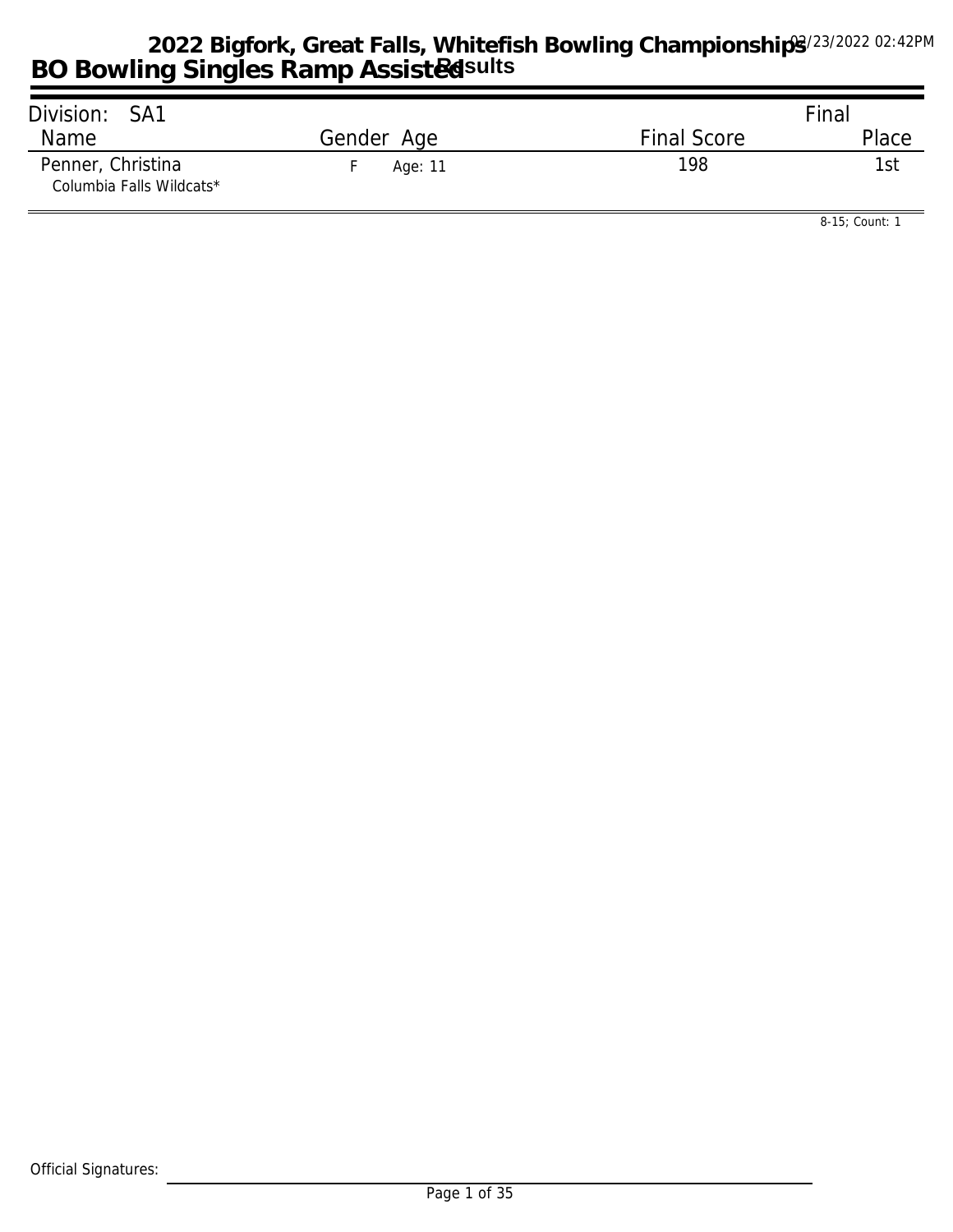| Division: SA2                       |            |                    | Final |
|-------------------------------------|------------|--------------------|-------|
| Name                                | Gender Age | <b>Final Score</b> | Place |
| Waheed, Ahmad<br>Whitefish Schools* | Age: 9     | 144                | l st  |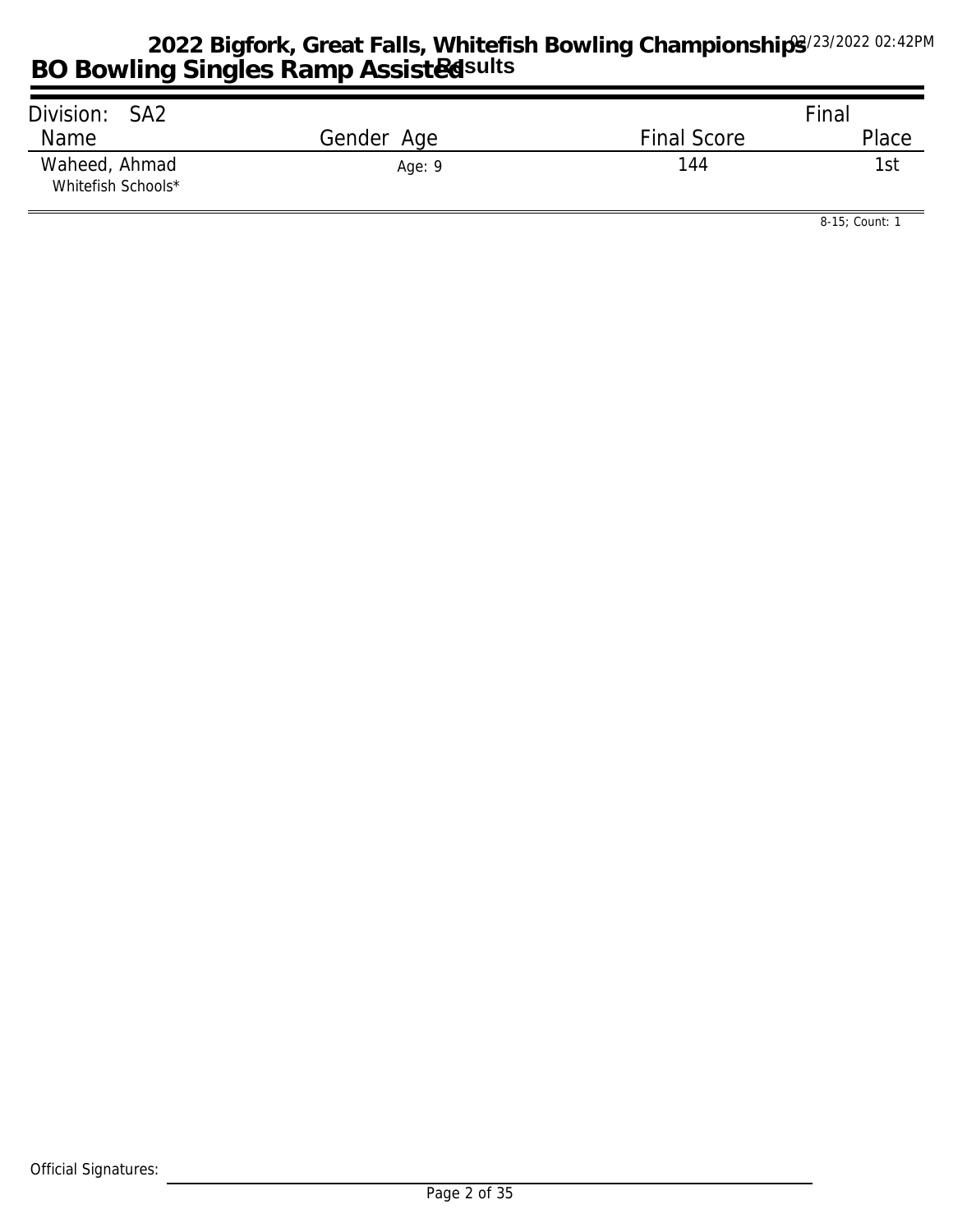| Division: SA4                       |            |                    | Final |
|-------------------------------------|------------|--------------------|-------|
| Name                                | Gender Age | <b>Final Score</b> | Place |
| Waheed, Aisha<br>Whitefish Schools* | Age: $9$   | 148                | 1st   |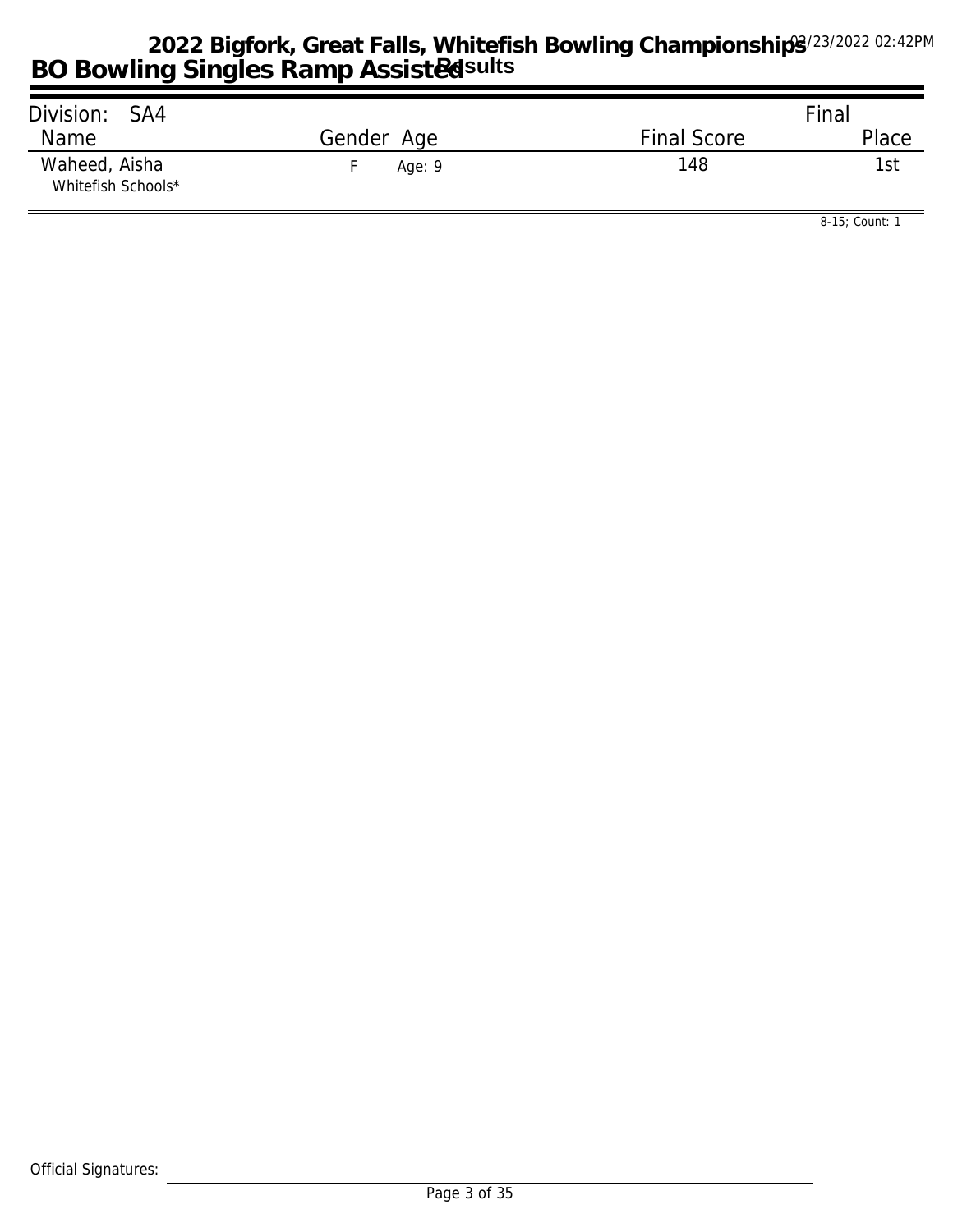| Division: SA5                                        |            |                    | Final           |
|------------------------------------------------------|------------|--------------------|-----------------|
| Name                                                 | Gender Age | <b>Final Score</b> | Place           |
| Bell, Madilyn<br>Hornets Team Purple                 | Age: 20    | 235                | 1st             |
| Sherman, Hayden<br>Bigfork Blaze*                    | Age: 13    | 179                | 2 <sub>nd</sub> |
| LaValley, Jazlyn (Jazzy)<br>Columbia Falls Wildcats* | Age: 12    | 141                | 3rd             |

*8-15,16-21; Count: 3; Previous scores: 141.00-235.00, average: 185.00, 66.7% difference*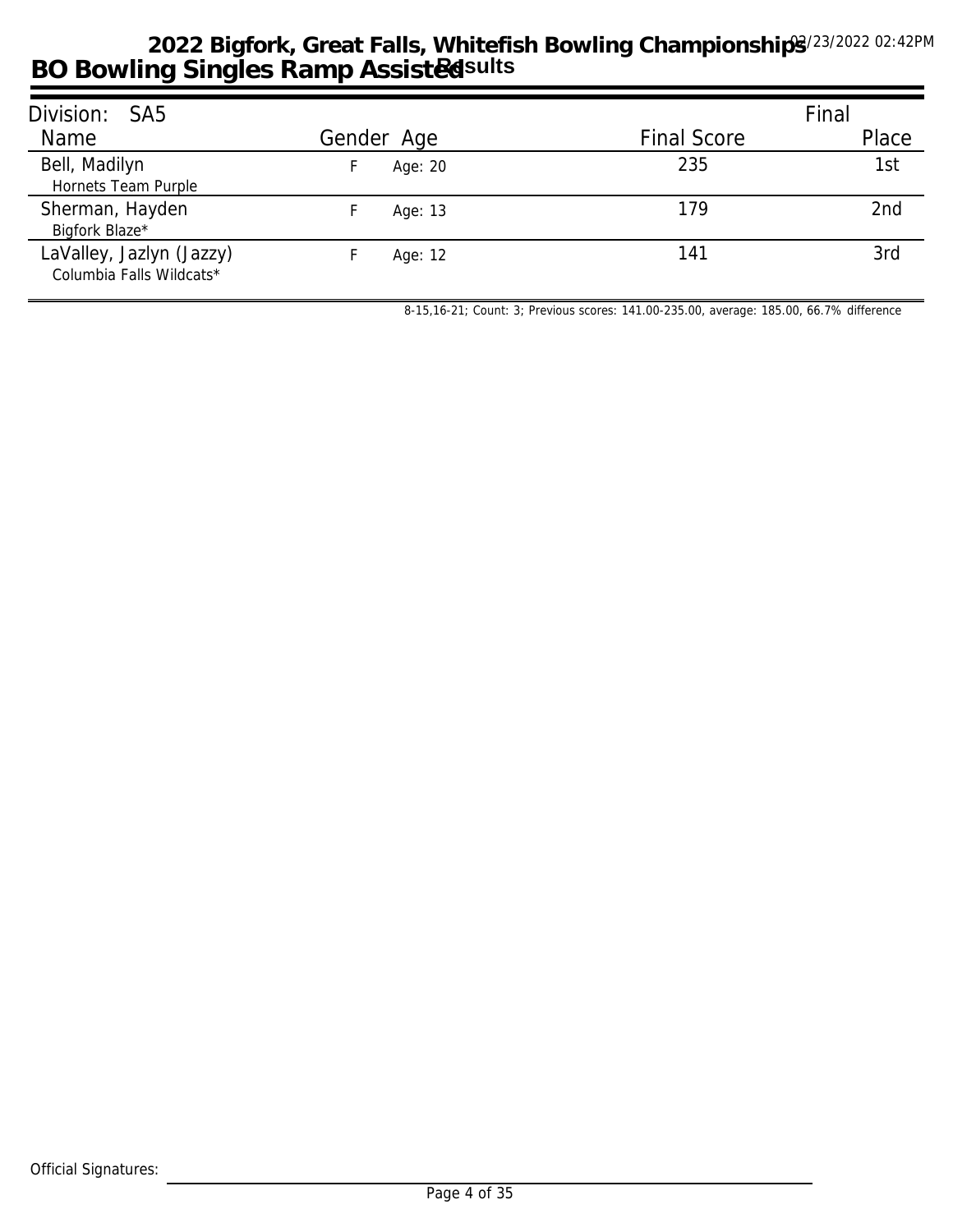| Division: SR1                        |              |                    | Final |
|--------------------------------------|--------------|--------------------|-------|
| Name                                 | Gender Age   | <b>Final Score</b> | Place |
| Caverly, Zack<br>Bigfork Blaze*      | M<br>Age: 10 | 173                | 1st   |
| Sagen, Jeffrey<br>Whitefish Schools* | M<br>Age: 15 | 144                | 2nd   |

*8-15; Count: 2; Previous scores: 144.00-173.00, average: 158.50, 20.1% difference*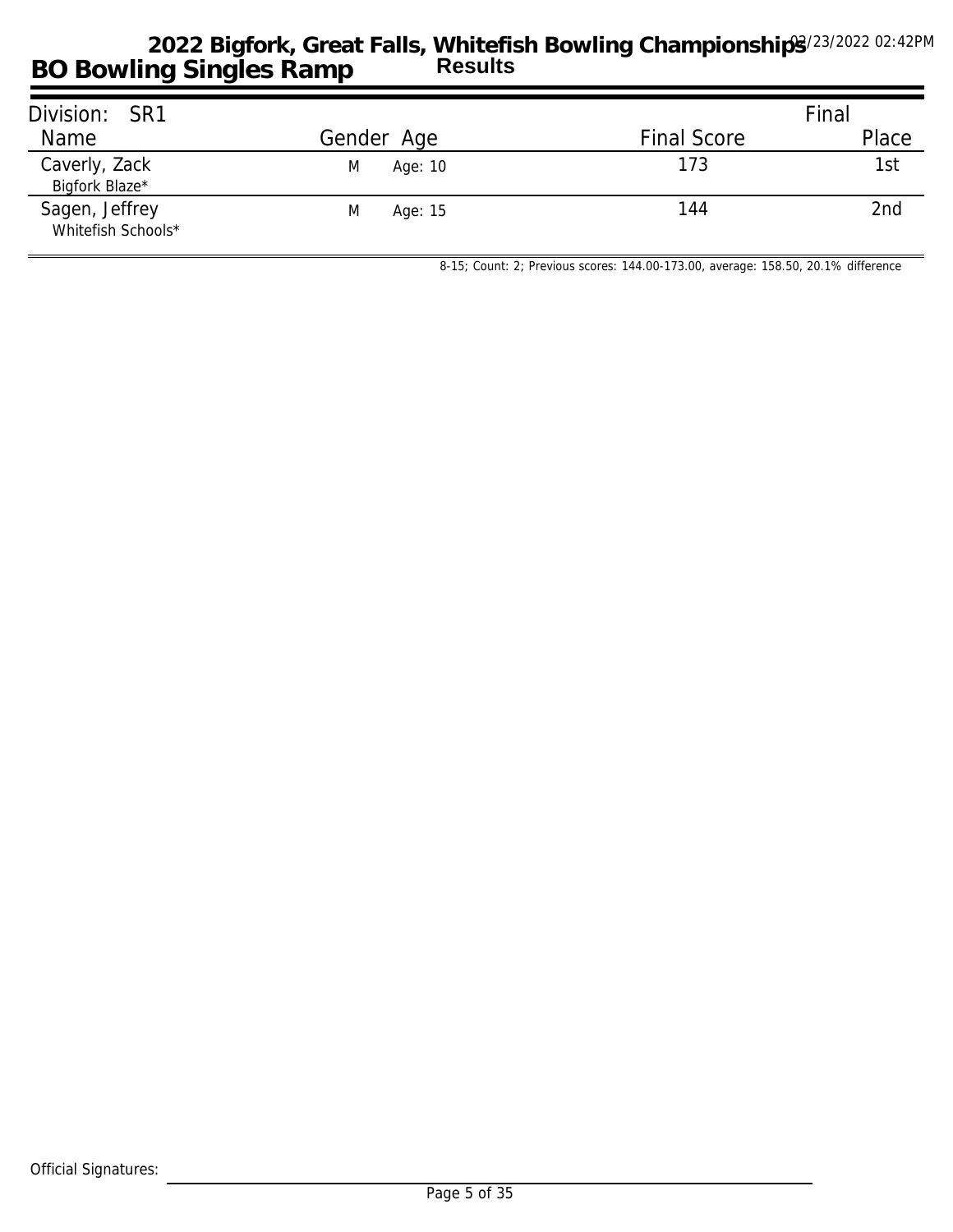| Division: S1                                 |            |                    | Final |
|----------------------------------------------|------------|--------------------|-------|
| Name                                         | Gender Age | <b>Final Score</b> | Place |
| Pecord, Gwen<br>Columbia Falls Wildcats*     | Age: 18    | 73                 | 1st   |
| Harty, Vannessia<br>Columbia Falls Wildcats* | Age: 16    | 48                 | 2nd   |

*16-21; Count: 2; Previous scores: 48.00-73.00, average: 60.50, 52.1% difference*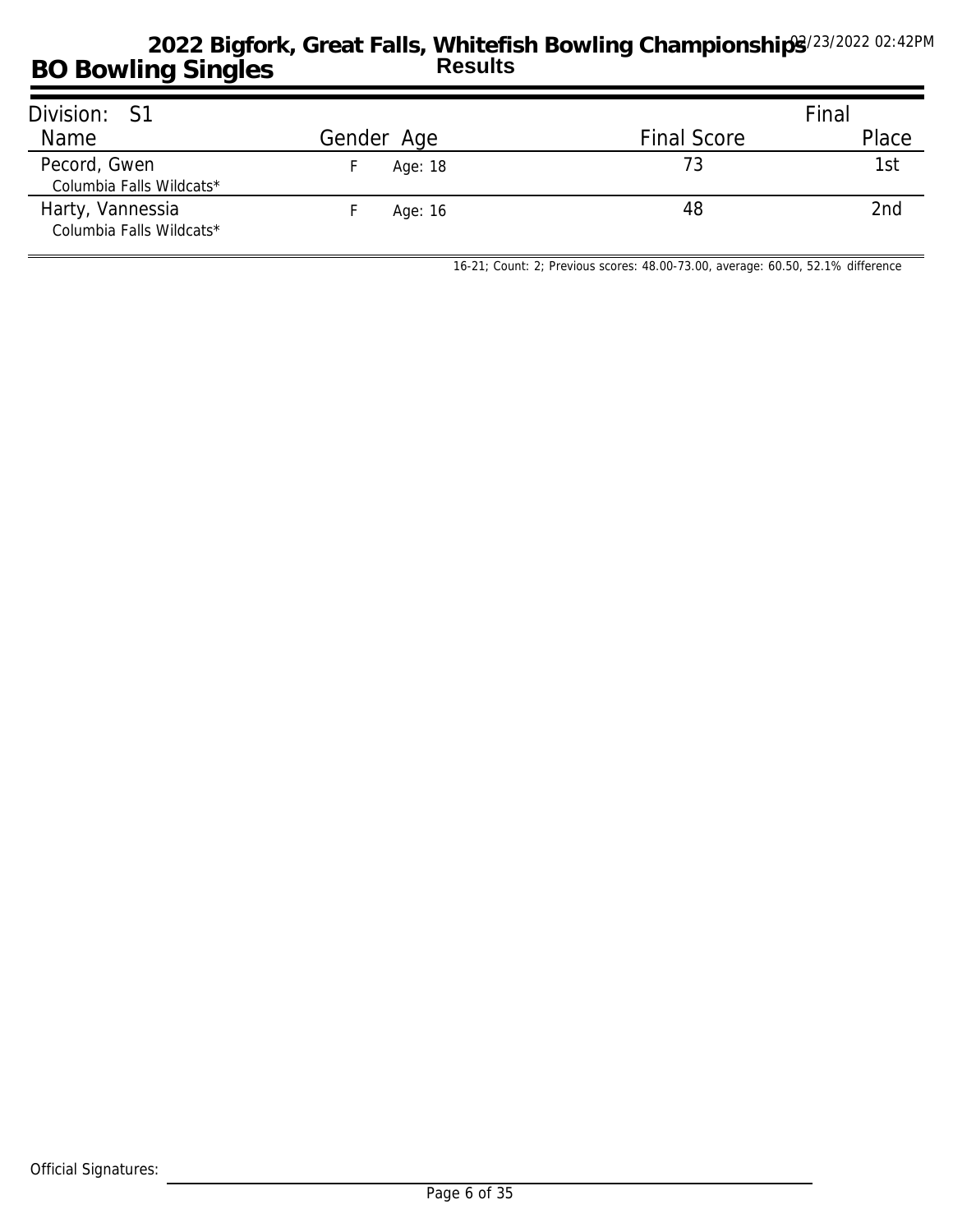| Division: S2                                  |              |                    | Final |
|-----------------------------------------------|--------------|--------------------|-------|
| Name                                          | Gender Age   | <b>Final Score</b> | Place |
| Martindale, Scott<br>Columbia Falls Wildcats* | M<br>Age: 12 | 159                | 1st   |
| Best, Adam<br>Columbia Falls Wildcats*        | M<br>Age: 15 | 148                | 2nd   |

*8-15; Count: 2; Previous scores: 148.00-159.00, average: 153.50, 7.4% difference*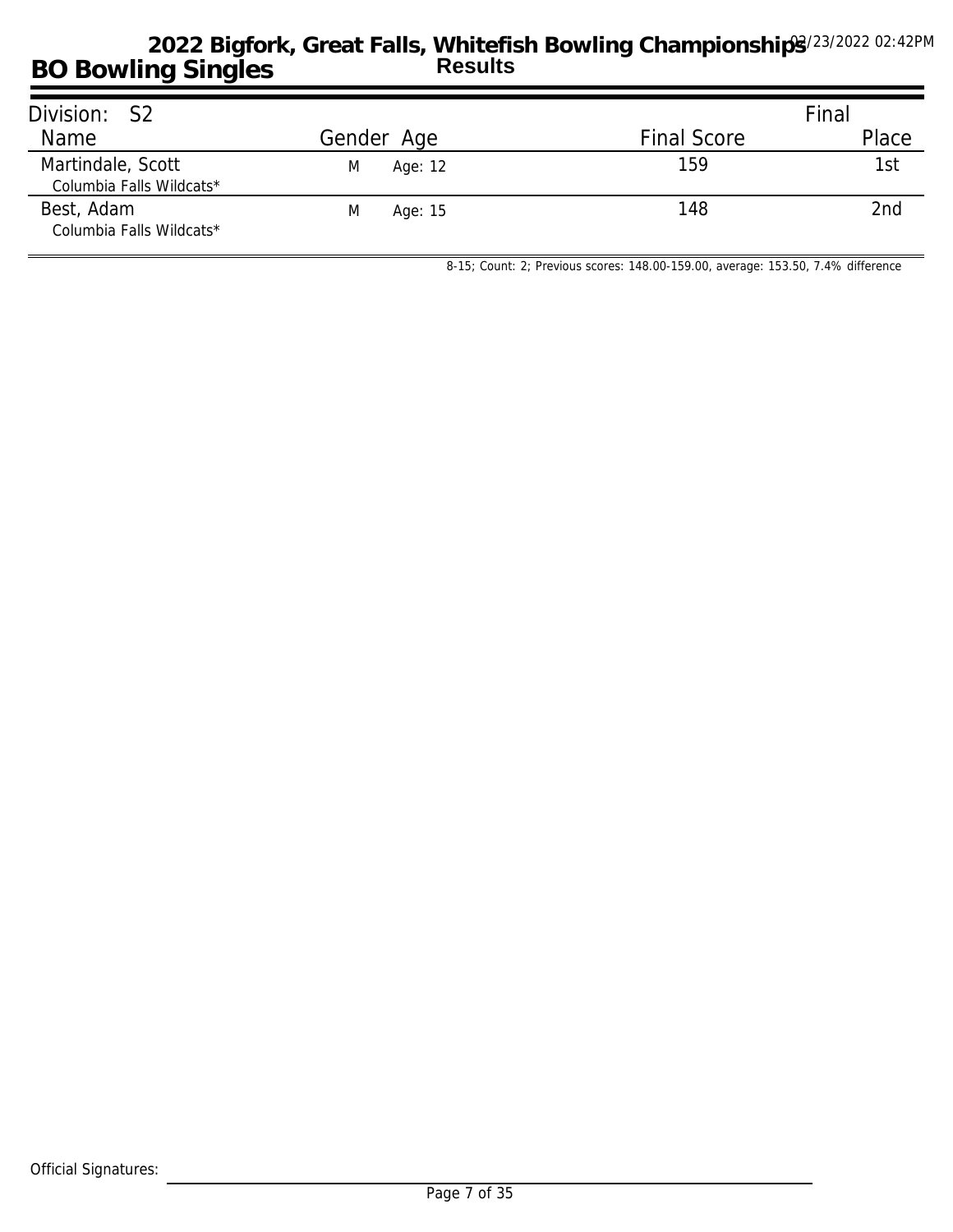| Division: S3                               |              |                    | Final |
|--------------------------------------------|--------------|--------------------|-------|
| Name                                       | Gender Age   | <b>Final Score</b> | Place |
| Scott, Mac<br>Columbia Falls Wildcats*     | M<br>Age: 13 | 171                | 1st   |
| Emmons, Jaxson<br>Columbia Falls Wildcats* | M<br>Age: 14 | 106                | 2nd   |

*8-15; Count: 2; Previous scores: 106.00-171.00, average: 138.50, 61.3% difference*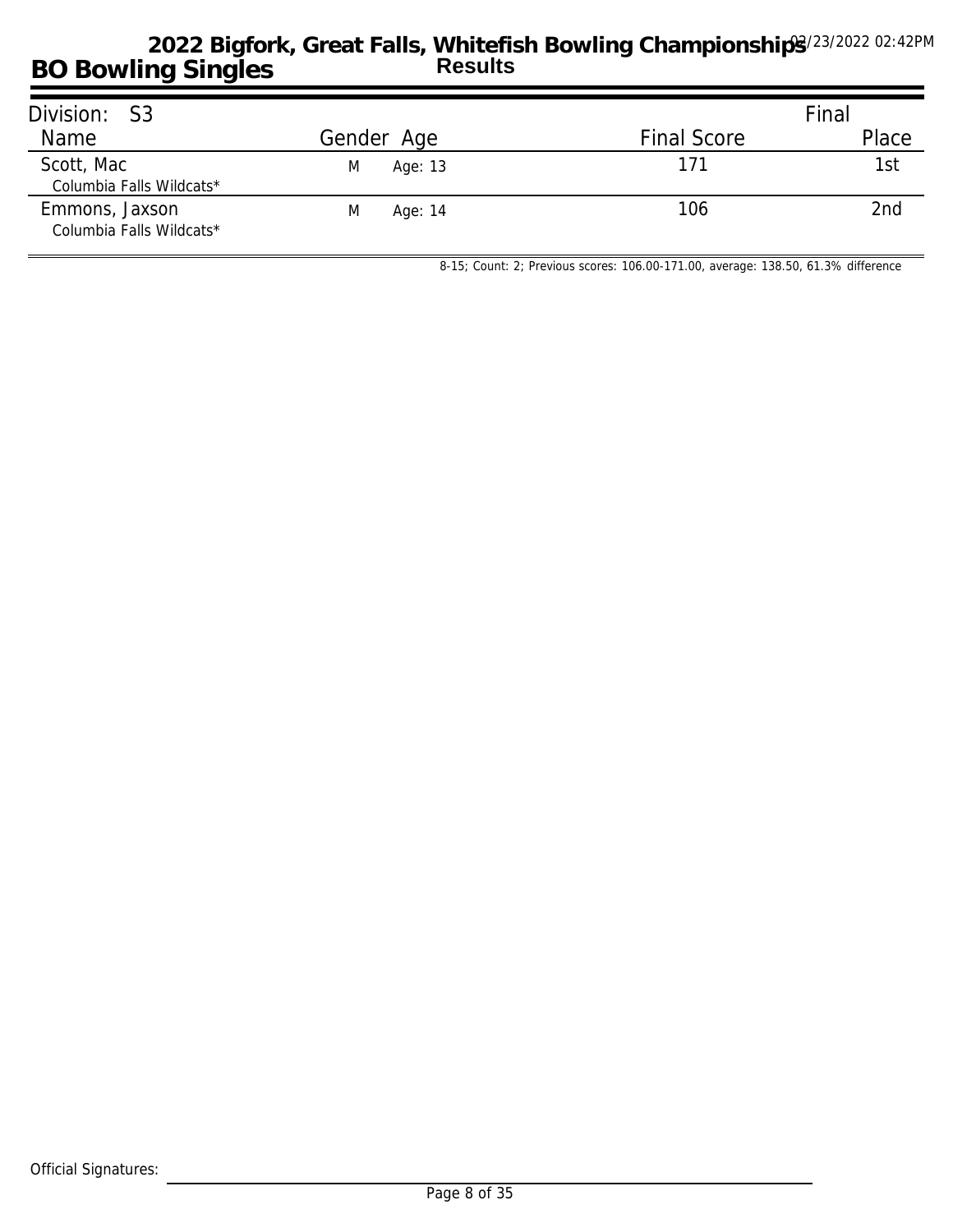| Division: S4                              |            |                    | Final |
|-------------------------------------------|------------|--------------------|-------|
| Name                                      | Gender Age | <b>Final Score</b> | Place |
| Boyd, Jessica<br>Columbia Falls Wildcats* | Age: 16    | 138                | 1st   |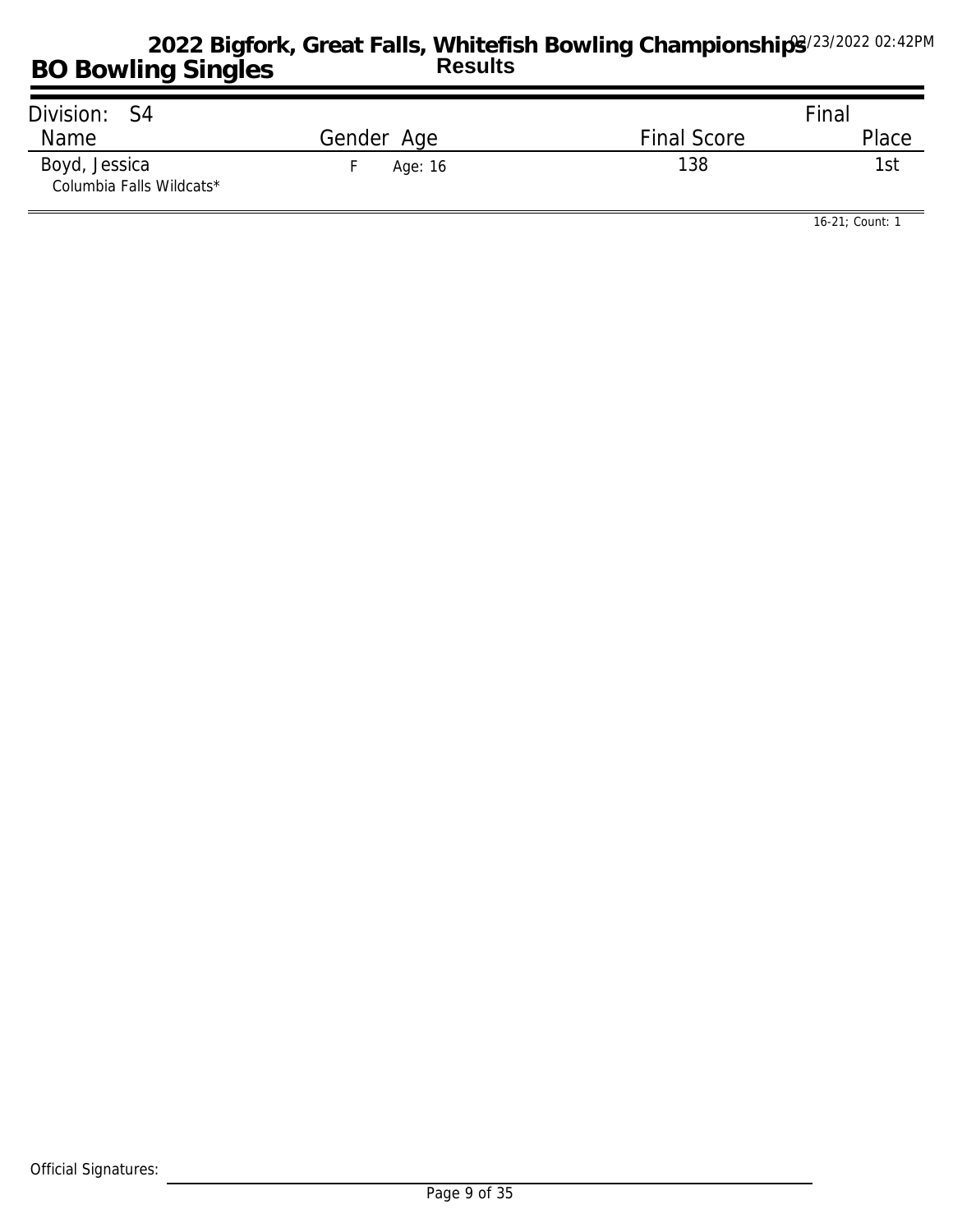| Division: S5                                      |              |                    | Final |
|---------------------------------------------------|--------------|--------------------|-------|
| Name                                              | Gender Age   | <b>Final Score</b> | Place |
| Wuerpel, Peter Soleic<br>Columbia Falls Wildcats* | M<br>Age: 16 | 185                | 1st   |
| Battle IV, Max<br>Bigfork Blaze*                  | Age: 17<br>M | 165                | 2nd   |

*16-21; Count: 2; Previous scores: 165.00-185.00, average: 175.00, 12.1% difference*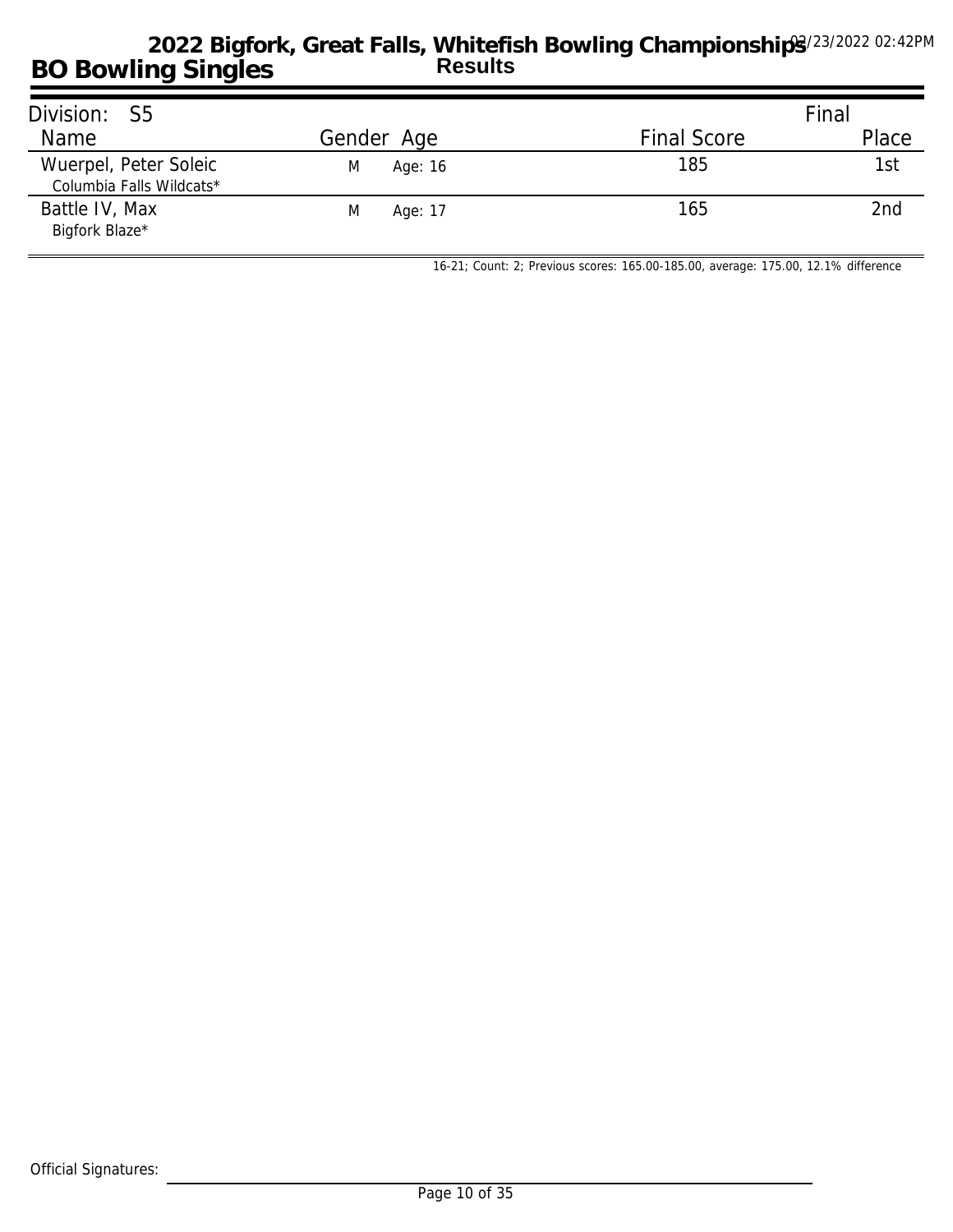| Division: S6                                   |            |                    | Final |
|------------------------------------------------|------------|--------------------|-------|
| Name                                           | Gender Age | <b>Final Score</b> | Place |
| VanOstrand, Audrey<br>Columbia Falls Wildcats* | Age: 10    | 194                | 'I St |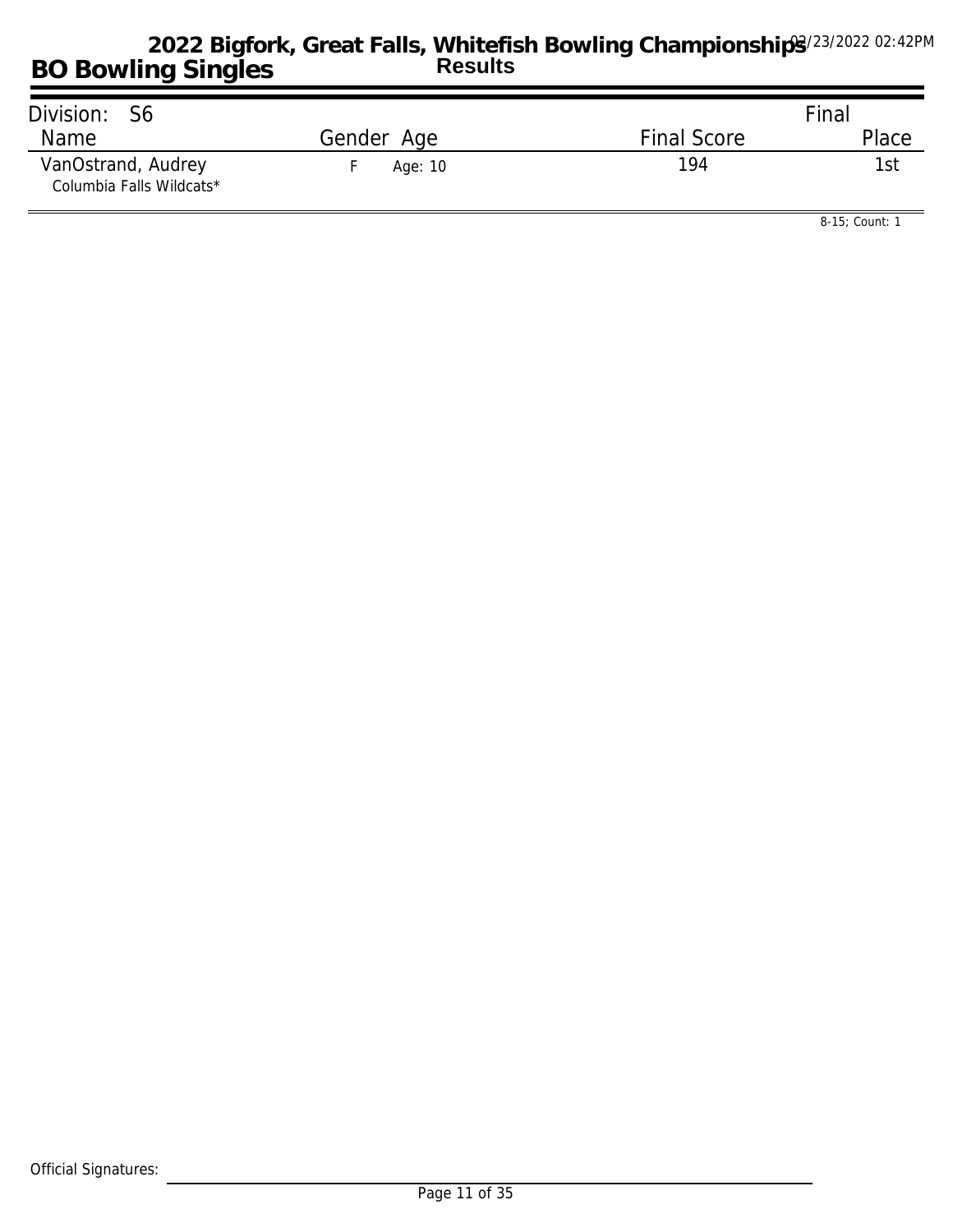| Division: S7                             |            |                    | Final |
|------------------------------------------|------------|--------------------|-------|
| Name                                     | Gender Age | <b>Final Score</b> | Place |
| Hutton, Michelle<br>Lighthouse Christian | Age: 53    | 245                | 1st   |
| Fronsee, Misty<br>Hornets Team Purple    | Age: 21    | 196                | 2nd   |

*16-21,22+; Count: 2; Previous scores: 196.00-245.00, average: 220.50, 25% difference*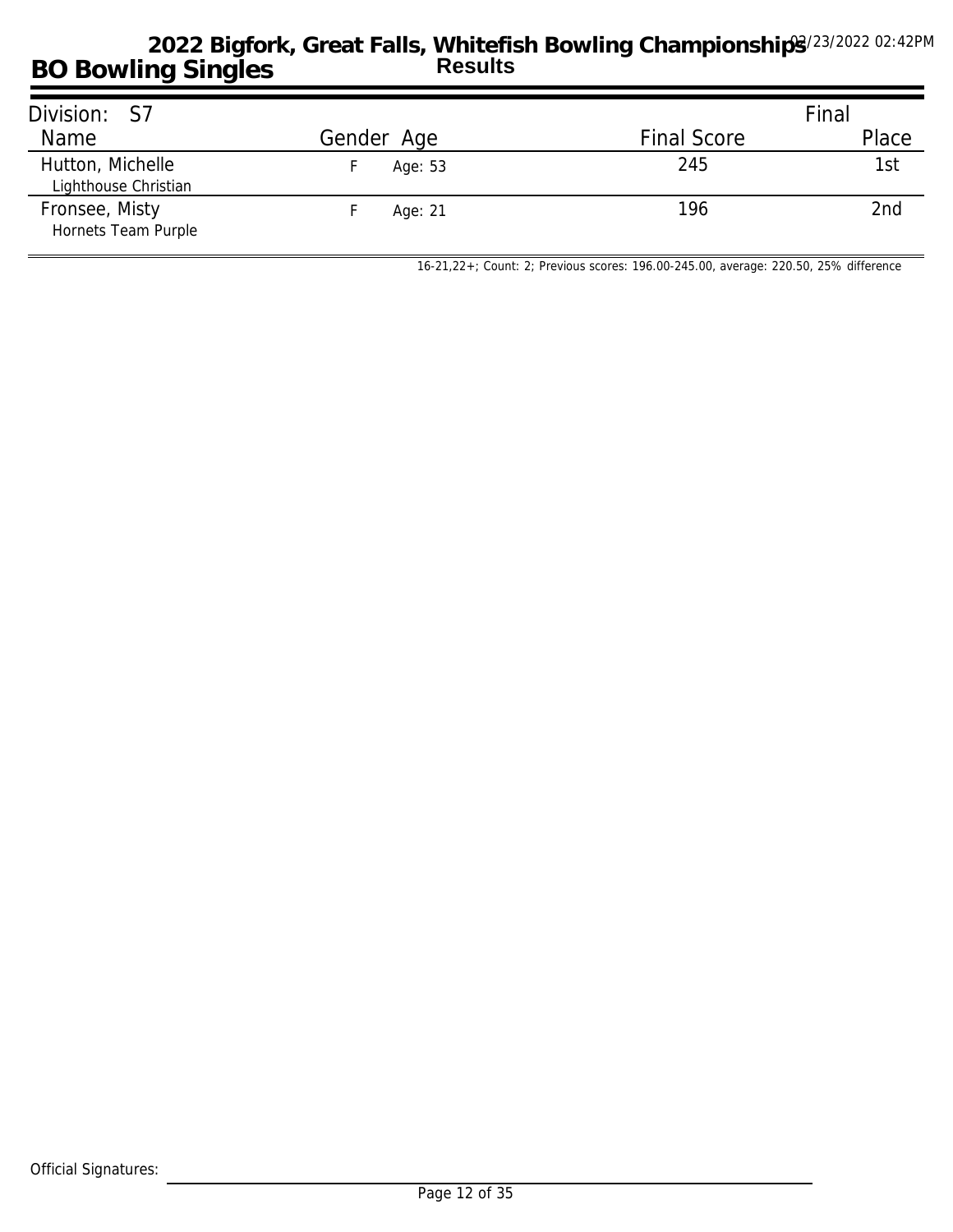| Division: S8                                        |              |                    | Final |
|-----------------------------------------------------|--------------|--------------------|-------|
| Name                                                | Gender Age   | <b>Final Score</b> | Place |
| Hicks, Reid<br>Columbia Falls Wildcats*             | Age: 17<br>M | 300                | 1st   |
| Hardgrove, Vincent<br><b>Glacier Mountain Goats</b> | M<br>Age: 16 | 203                | 2nd   |

*16-21; Count: 2; Previous scores: 203.00-300.00, average: 251.50, 47.8% difference*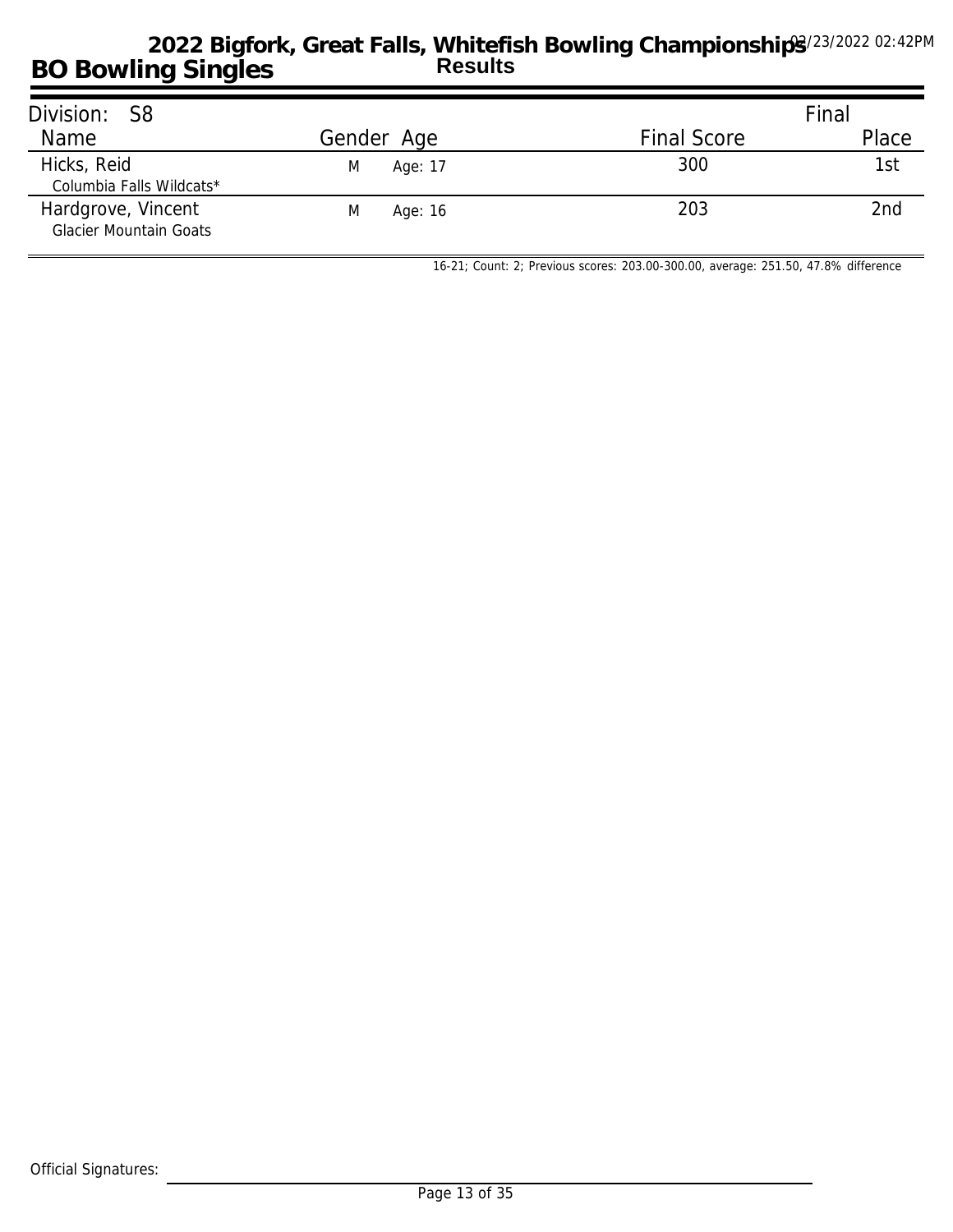| Division: S9                                 |              |                    | Final           |
|----------------------------------------------|--------------|--------------------|-----------------|
| Name                                         | Gender Age   | <b>Final Score</b> | Place           |
| Role, Jacoby<br>Columbia Falls Wildcats*     | M<br>Age: 17 | 276                | 1st             |
| Bjelland, Justen<br>Columbia Falls Wildcats* | M<br>Age: 16 | 226                | 2 <sub>nd</sub> |
| Role, Chris<br>Columbia Falls Wildcats*      | M<br>Age: 16 | 152                | 3rd             |

*16-21; Count: 3; Previous scores: 152.00-276.00, average: 218.00, 81.6% difference*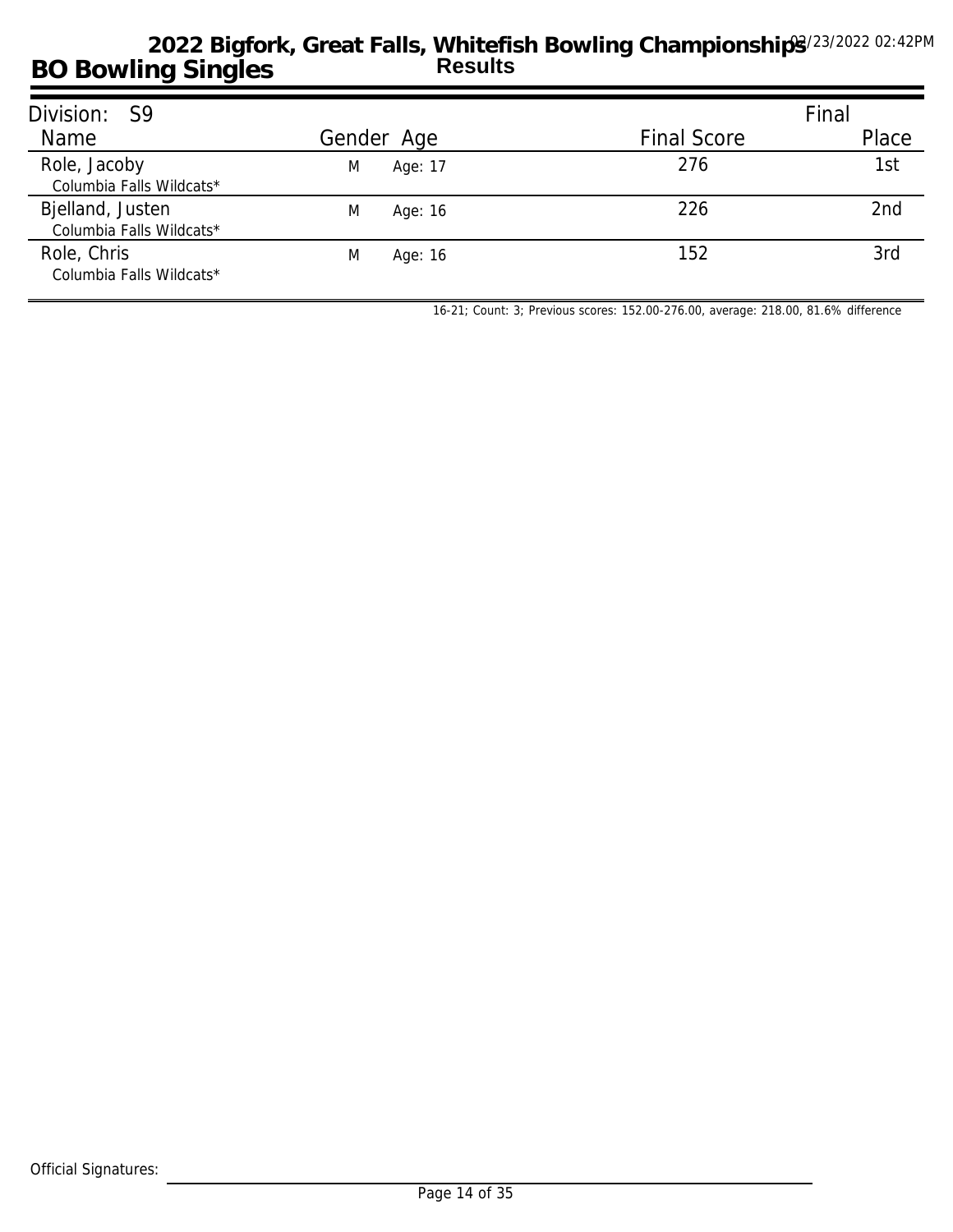| Division: S10                         |            |                    | Final |
|---------------------------------------|------------|--------------------|-------|
| Name                                  | Gender Age | <b>Final Score</b> | Place |
| Koch, Carleen<br>Lighthouse Christian | Age: 39    | 220                | 1st   |
| McQueen, Olivia<br>Whitefish Thunder  | Age: 20    | 214                | 2nd   |

*16-21,22+; Count: 2; Previous scores: 214.00-220.00, average: 217.00, 2.8% difference*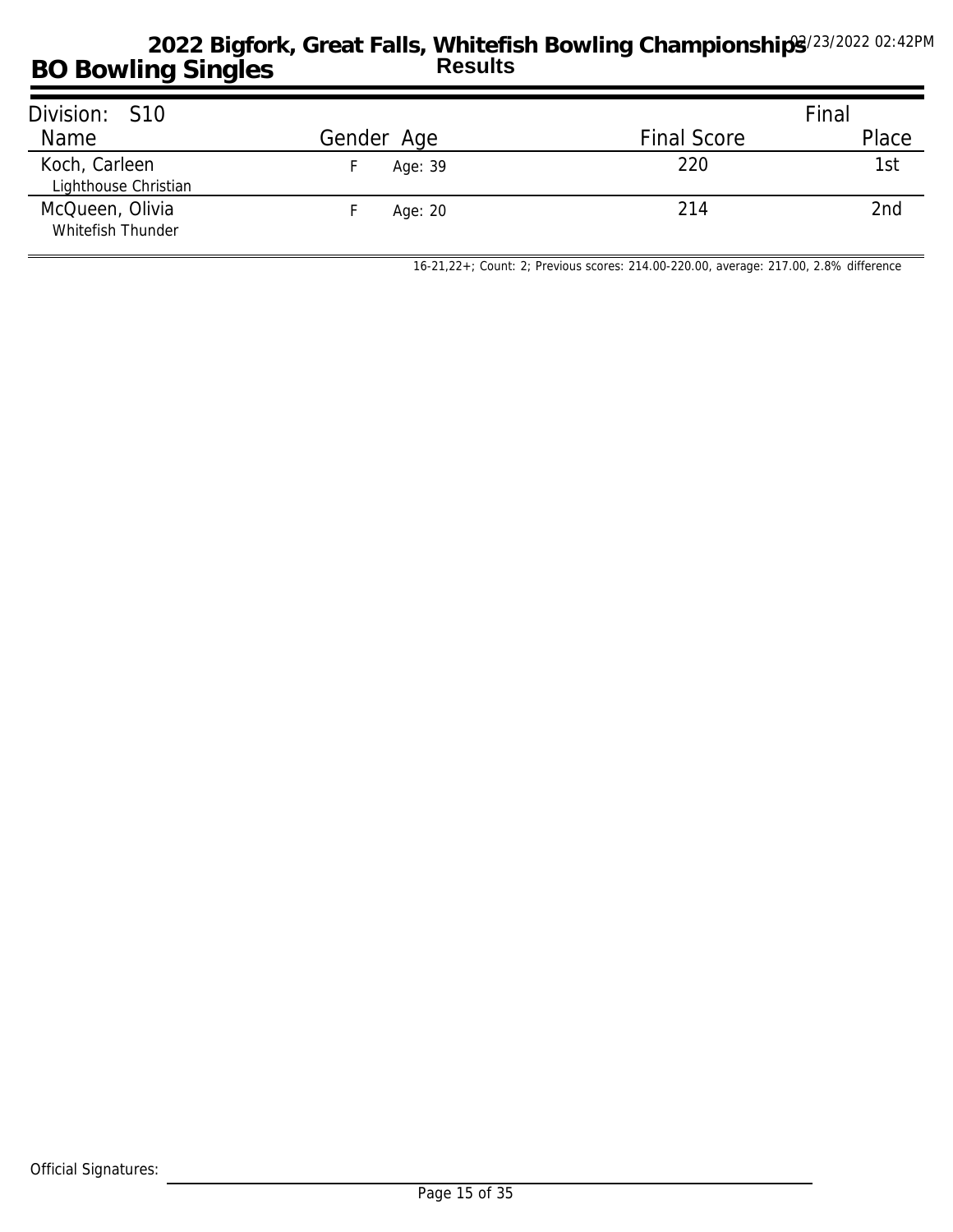| Division: S11                            |            |                    | Final |
|------------------------------------------|------------|--------------------|-------|
| <b>Name</b>                              | Gender Age | <b>Final Score</b> | Place |
| Rasmussen, Kerry<br>Lighthouse Christian | Age: 65    | 288                | 1st   |

*22+; Count: 1*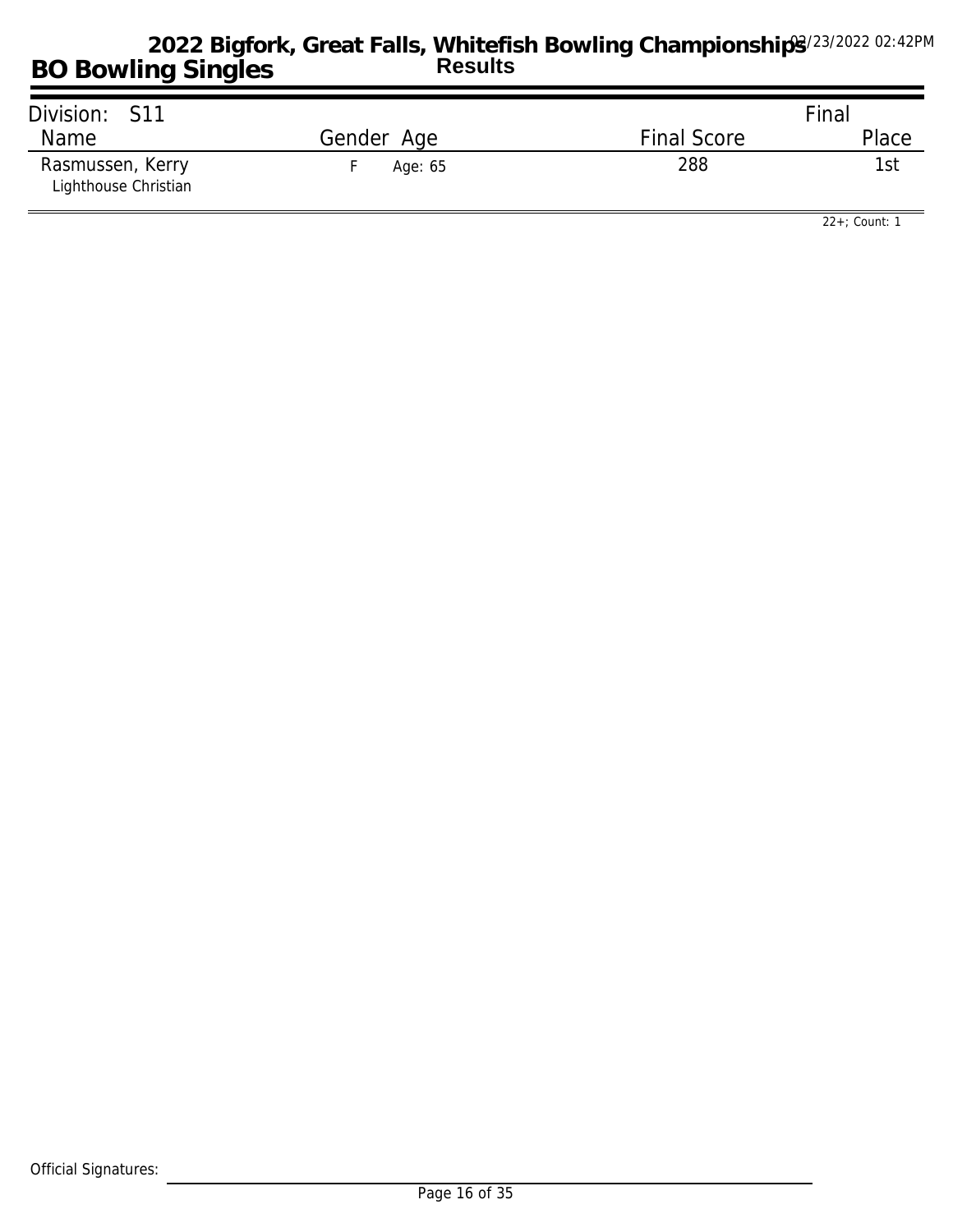| Division: S12                             |            |                    | Final |
|-------------------------------------------|------------|--------------------|-------|
| Name                                      | Gender Age | <b>Final Score</b> | Place |
| Mazur, Jennifer<br>Hornets Team Purple    | Age: 33    | 313                | 1st   |
| Shephard, LeAnne<br>Lighthouse Christian  | Age: 38    | 281                | 2nd   |
| Ryan, Dixie (DeDe)<br>Hornets Team Purple | Age: 24    | 198                | 3rd   |

*22+; Count: 3; Previous scores: 198.00-313.00, average: 264.00, 58.1% difference*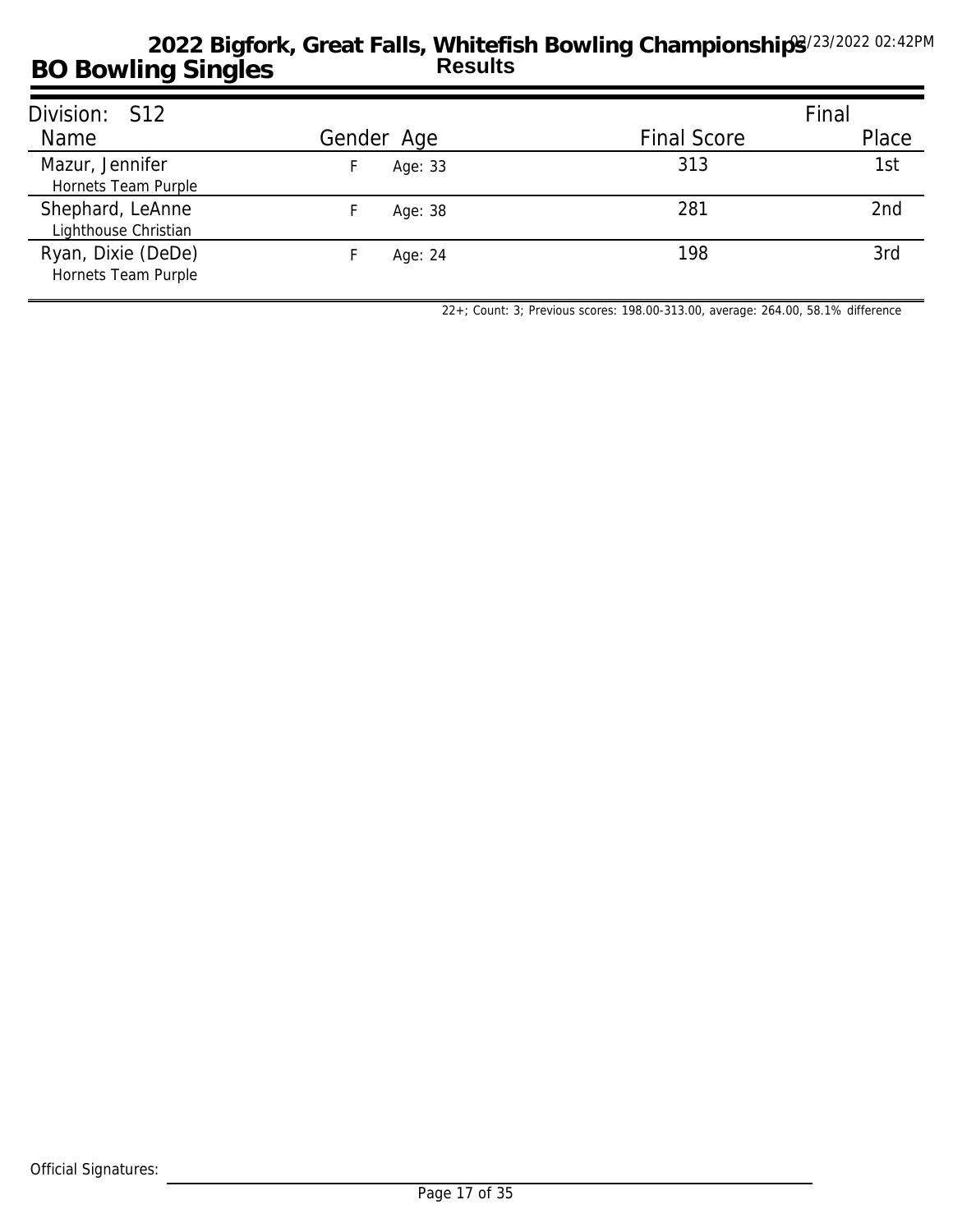| Division: S13                                |              |                    | Final |
|----------------------------------------------|--------------|--------------------|-------|
| Name                                         | Gender Age   | <b>Final Score</b> | Place |
| Mycroft, Nathaniel<br>Whitefish Thunder      | Age: 23<br>M | 332                | 1st   |
| Roberts, Nicholas<br>Great Falls Independent | M<br>Age: 28 | 212                | 2nd   |
| Bunyan, Nathan<br>Lighthouse Christian       | M<br>Age: 40 | 170                | 3rd   |

*22+; Count: 3; Previous scores: 170.00-332.00, average: 238.00, 95.3% difference*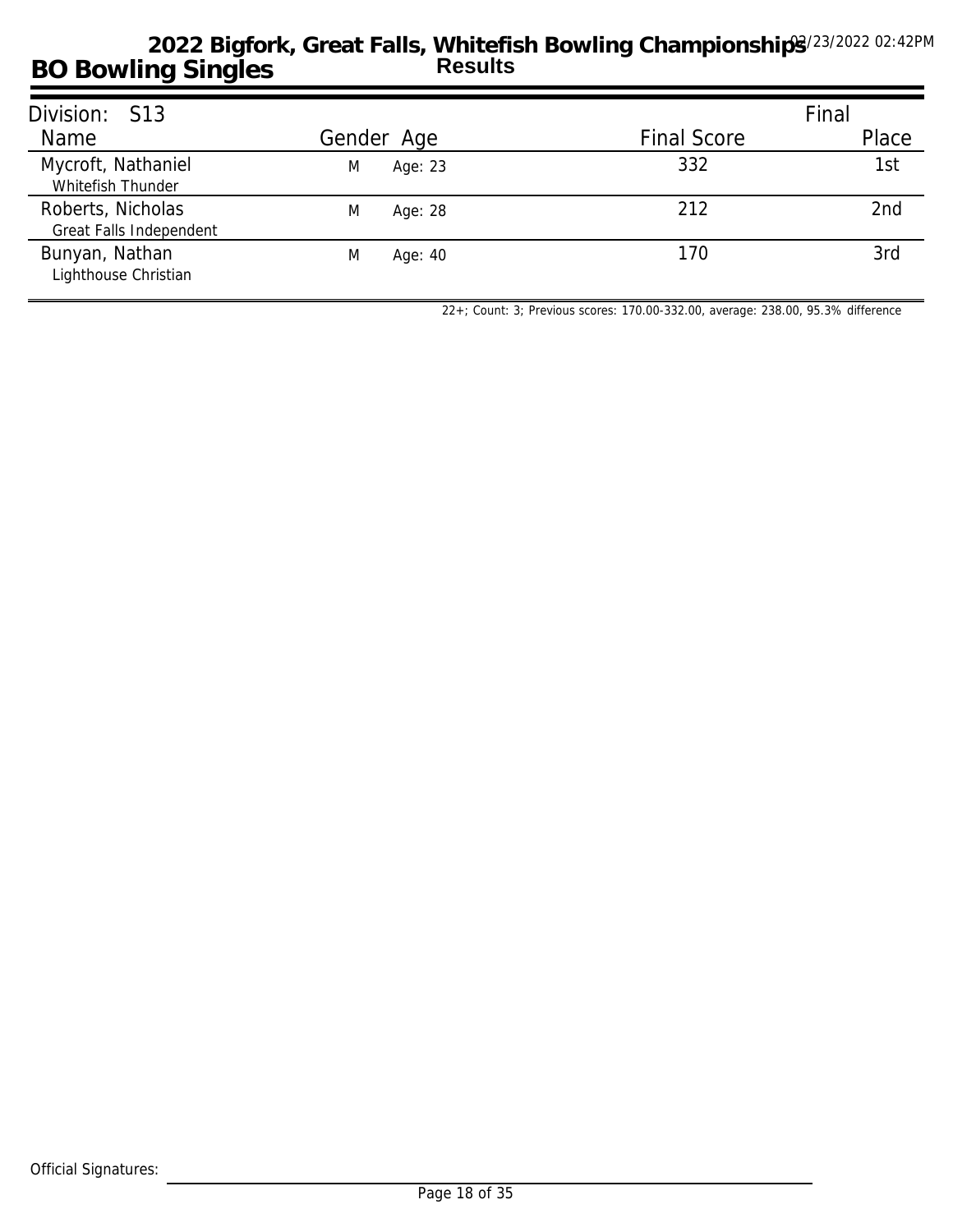| Division: S14                                 |              |                    | Final |
|-----------------------------------------------|--------------|--------------------|-------|
| Name                                          | Gender Age   | <b>Final Score</b> | Place |
| Rosenbaum, Blake<br>Columbia Falls Wildcats*  | Age: 18<br>M | 256                | 1st   |
| Castillo, Angel<br>Columbia Falls Wildcats*   | M<br>Age: 17 | 223                | 2nd   |
| Schweigert, John Blake<br><b>Teton Tigers</b> | M<br>Age: 19 | 223                | 2nd   |

*16-21; Count: 3; Previous scores: 223.00-256.00, average: 234.00, 14.8% difference*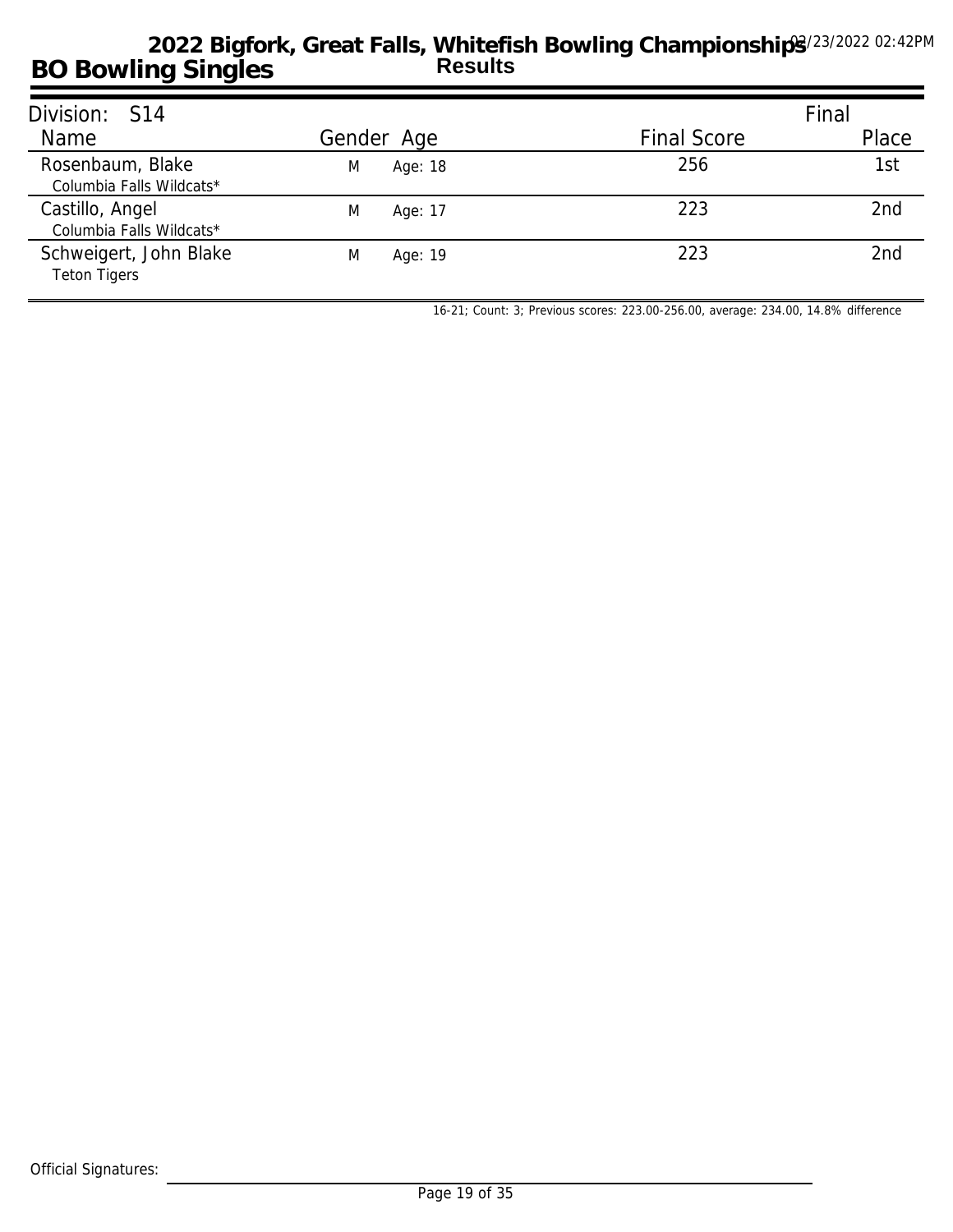| Division: S15                            |              |                    | Final           |
|------------------------------------------|--------------|--------------------|-----------------|
| Name                                     | Gender Age   | <b>Final Score</b> | Place           |
| Elliott, Bradley<br>Hornets Team Purple  | Age: 22<br>M | 265                | 1st             |
| Aristonic, Devon<br>Hornets Team Purple  | M<br>Age: 27 | 245                | 2 <sub>nd</sub> |
| Selander, Zachary<br><b>Teton Tigers</b> | M<br>Age: 21 | 237                | 3rd             |

*16-21,22+; Count: 3; Previous scores: 237.00-265.00, average: 249.00, 11.8% difference*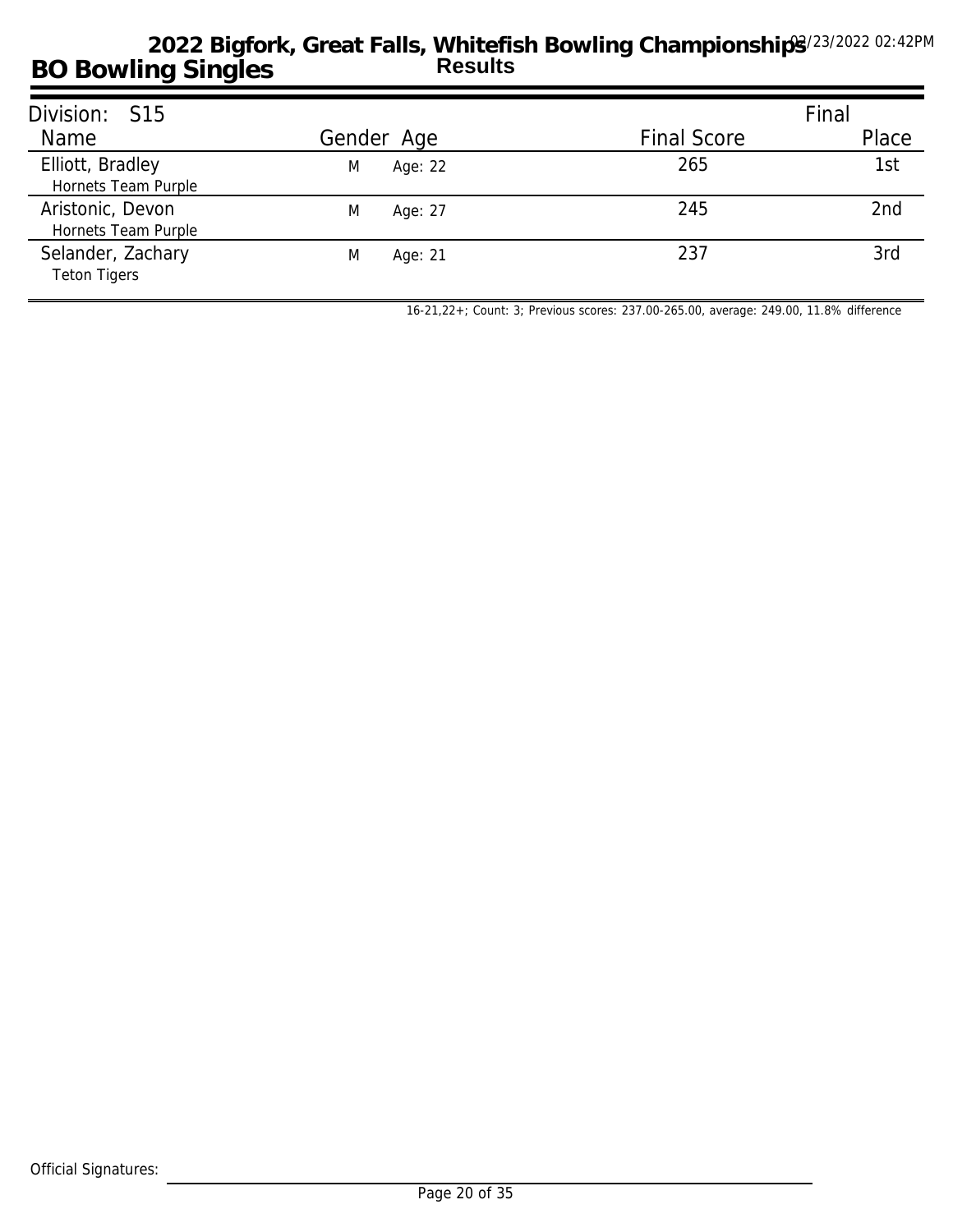| Division: S16                       |            |                    | Final |
|-------------------------------------|------------|--------------------|-------|
| Name                                | Gender Age | <b>Final Score</b> | Place |
| Trout, Anne<br>Lighthouse Christian | Age: 49    | 280                | 1st   |

*22+; Count: 1*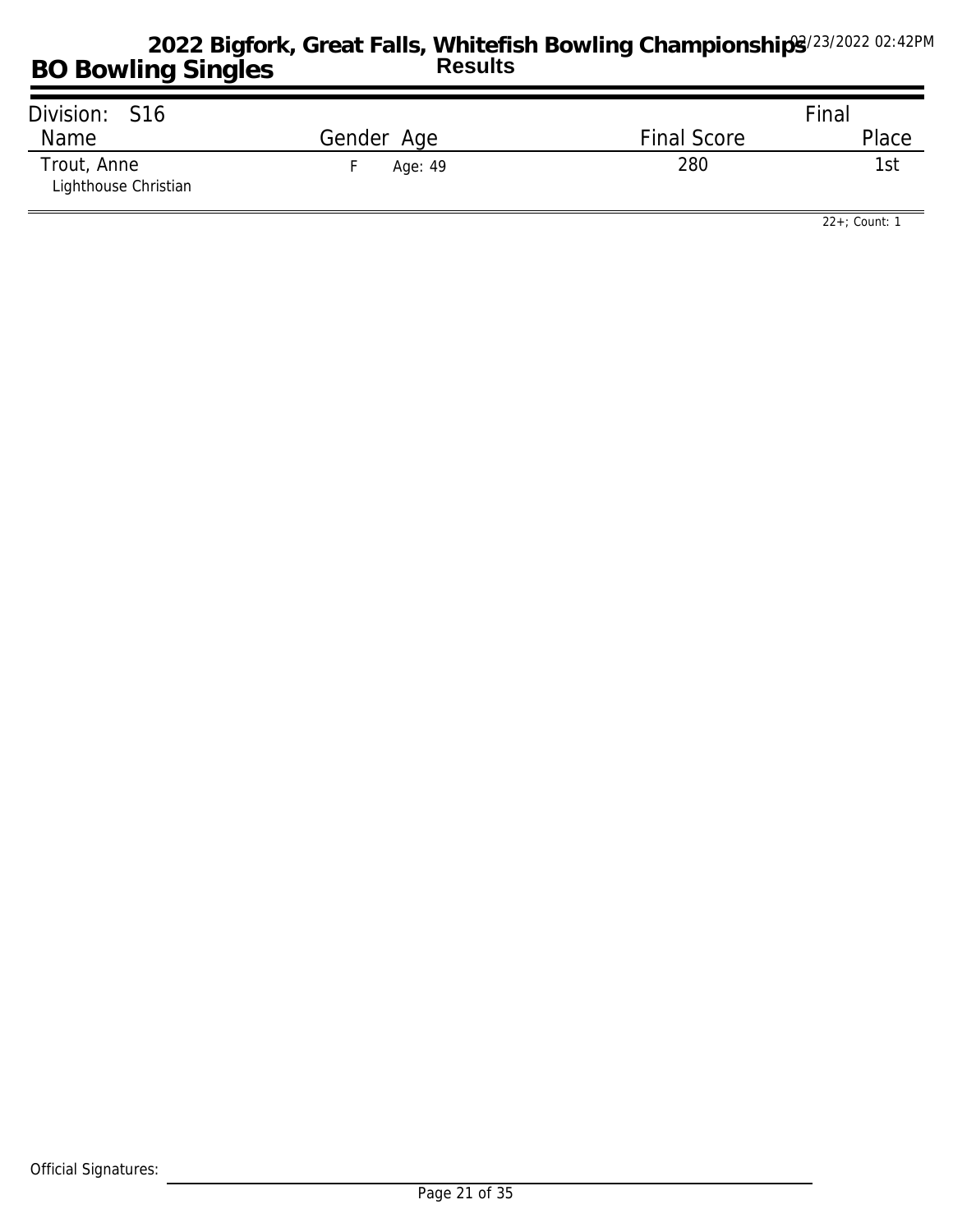| Division: S17                         |              |                    | Final |
|---------------------------------------|--------------|--------------------|-------|
| Name                                  | Gender Age   | <b>Final Score</b> | Place |
| Deist, Dustin<br>Whitefish Thunder    | Age: 21<br>M | 245                | 1st   |
| Reeb, Christian<br>Whitefish Schools* | Age: 13<br>M | 217                | 2nd   |

*8-15,16-21; Count: 2; Previous scores: 217.00-245.00, average: 231.00, 12.9% difference*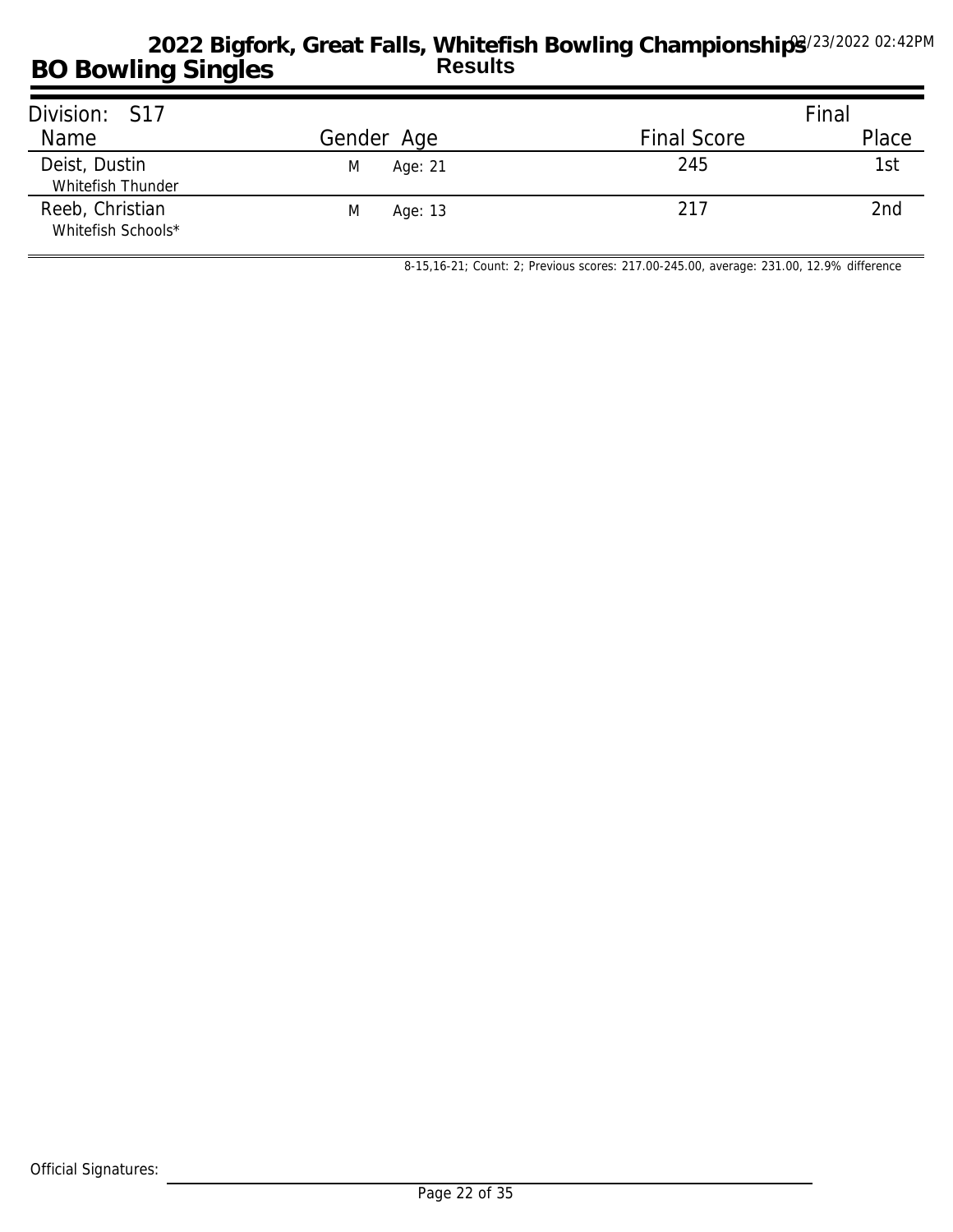| Division: S18                                   |            |                    | Final |
|-------------------------------------------------|------------|--------------------|-------|
| Name                                            | Gender Age | <b>Final Score</b> | Place |
| Hannah, Paula (Paulette)<br>Hornets Team Purple | Age: 53    | 318                | 1st   |
| Lamb, Erin<br>Hornets Team Purple               | Age: 35    | 260                | 2nd   |

*22+; Count: 2; Previous scores: 260.00-318.00, average: 289.00, 22.3% difference*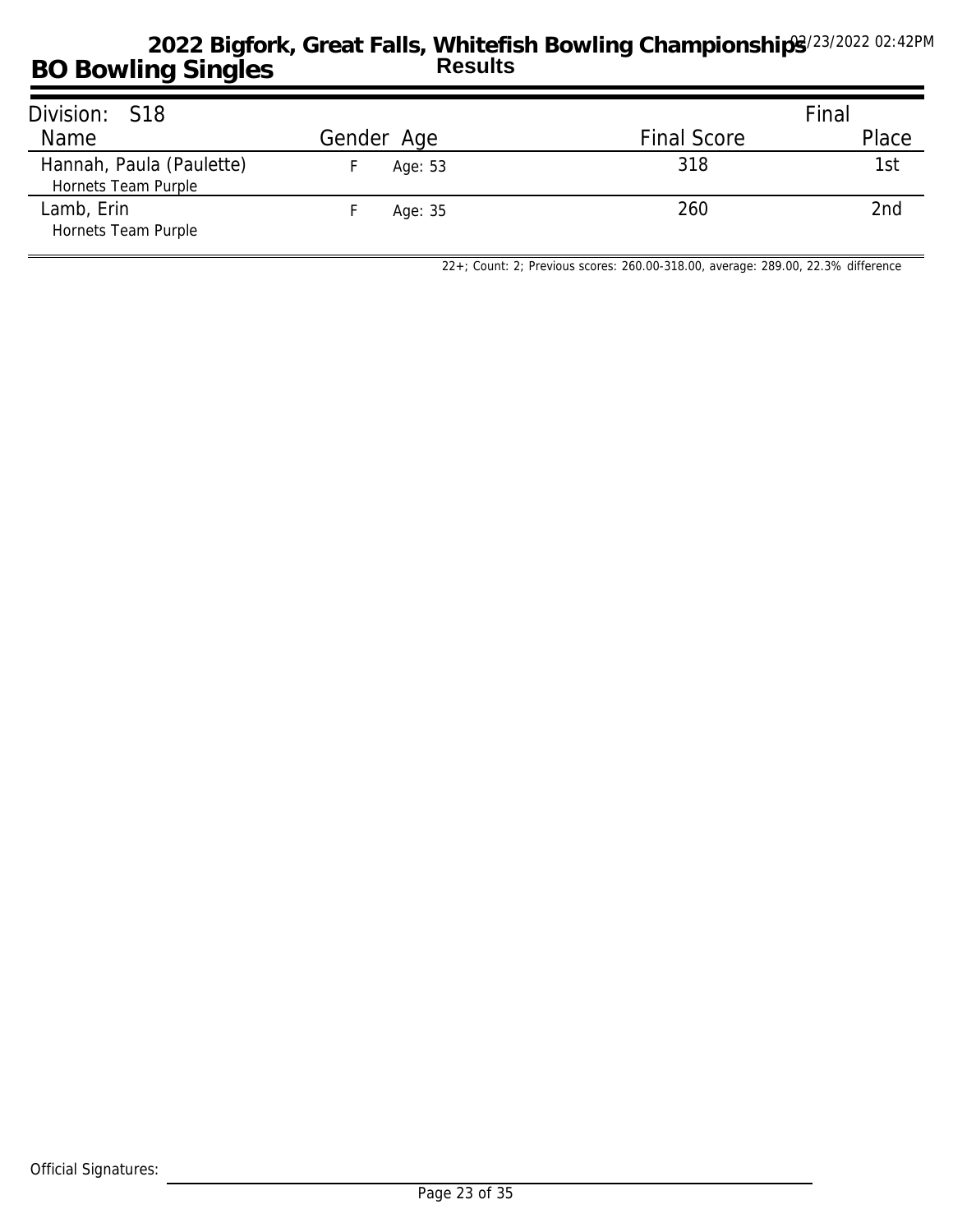| Division: S19                         |            |                    | Final |
|---------------------------------------|------------|--------------------|-------|
| Name                                  | Gender Age | <b>Final Score</b> | Place |
| Belt, Alexxandra<br>Whitefish Thunder | Age: 20    | 284                | 1st   |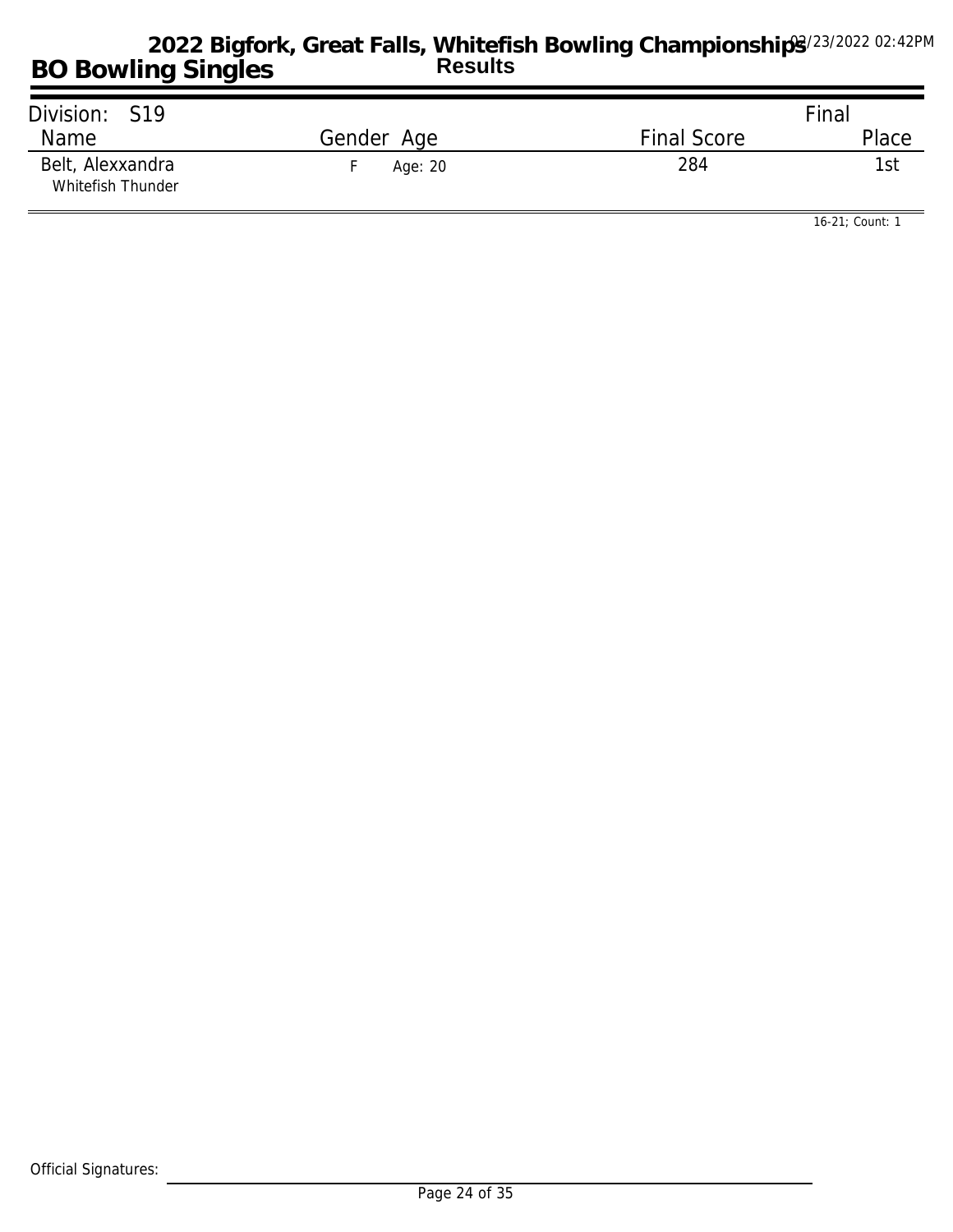| Division: S20                    |            |                    | Final |
|----------------------------------|------------|--------------------|-------|
| Name                             | Gender Age | <b>Final Score</b> | Place |
| Gardner, Sierra<br>Troy Schools* | Age: 17    | 244                | 1st   |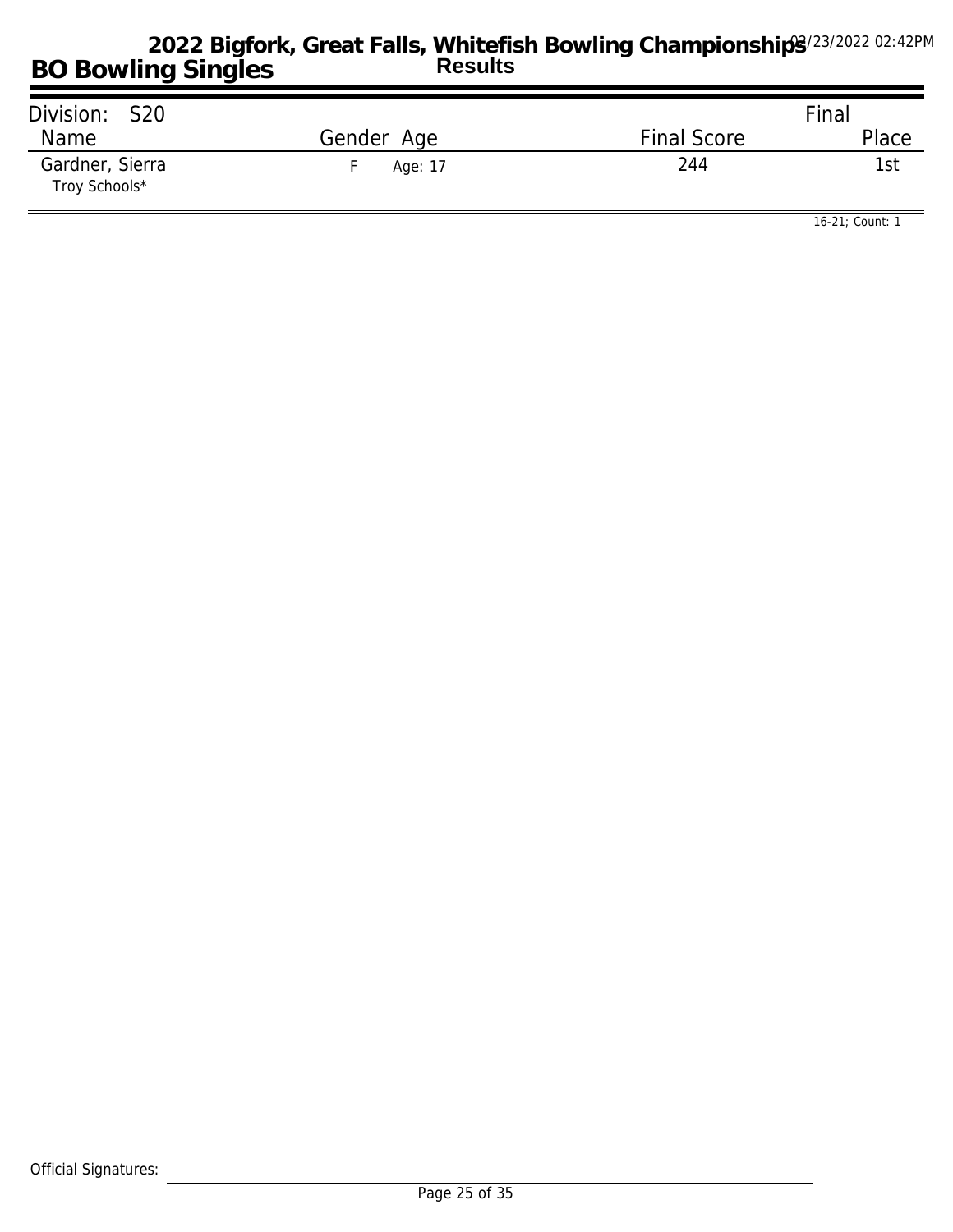| Division: S21                           |              |                    | Final |
|-----------------------------------------|--------------|--------------------|-------|
| Name                                    | Gender Age   | <b>Final Score</b> | Place |
| Morrison, Kyler<br>Whitefish Thunder    | Age: 34<br>M | 291                | 1st   |
| McCormick, Meade<br><b>Teton Tigers</b> | M<br>Age: 33 | 237                | 2nd   |
| Frey, Zail<br>Hornets Team Purple       | M<br>Age: 24 | 134                | 3rd   |

*22+; Count: 3; Previous scores: 134.00-291.00, average: 220.66, 117.2% difference*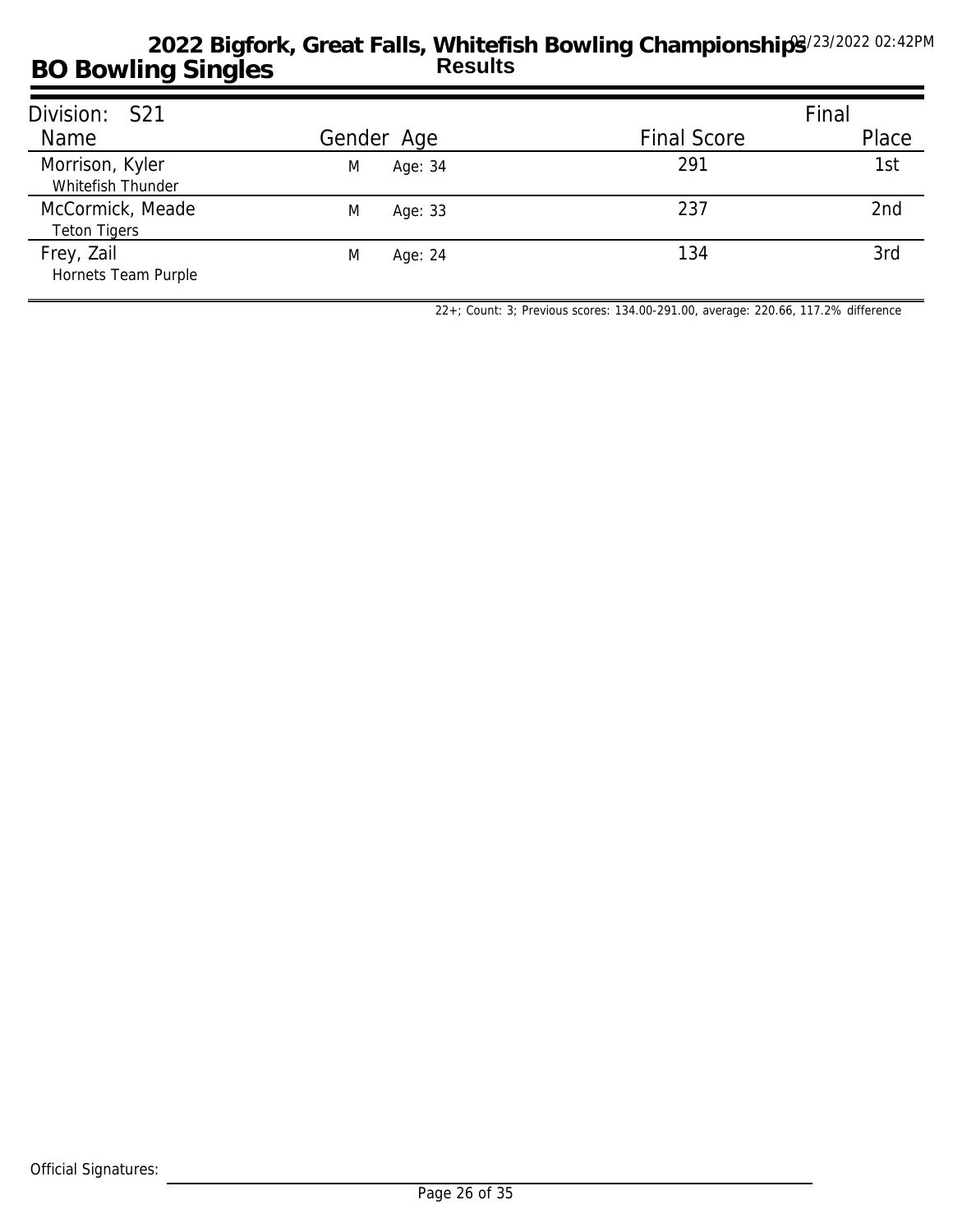| Division: S22                          |              |                    | Final |
|----------------------------------------|--------------|--------------------|-------|
| Name                                   | Gender Age   | <b>Final Score</b> | Place |
| Brothers, Seth<br>Lighthouse Christian | M<br>Age: 34 | 282                | 1st   |

*22+; Count: 1*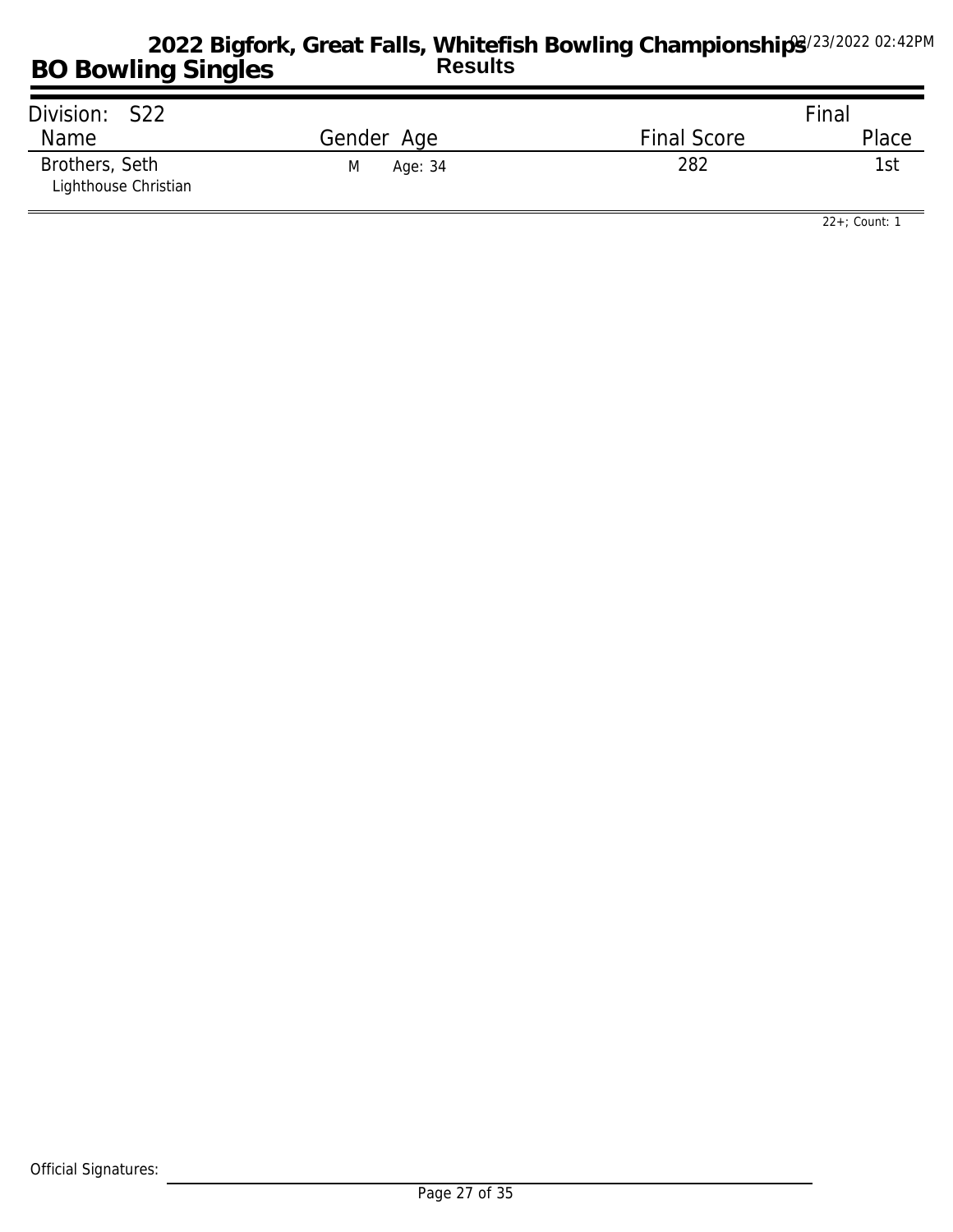| Division: S23                           |              |                    | Final |
|-----------------------------------------|--------------|--------------------|-------|
| Name                                    | Gender Age   | <b>Final Score</b> | Place |
| McClintic, Jacob<br>Whitefish Thunder   | Age: 24<br>M | 334                | 1st   |
| Shaver, Kevin D.<br>Hornets Team Purple | M<br>Age: 23 | 271                | 2nd   |
| Ball, Derek<br>Lighthouse Christian     | M<br>Age: 28 | 260                | 3rd   |

*22+; Count: 3; Previous scores: 260.00-334.00, average: 288.33, 28.5% difference*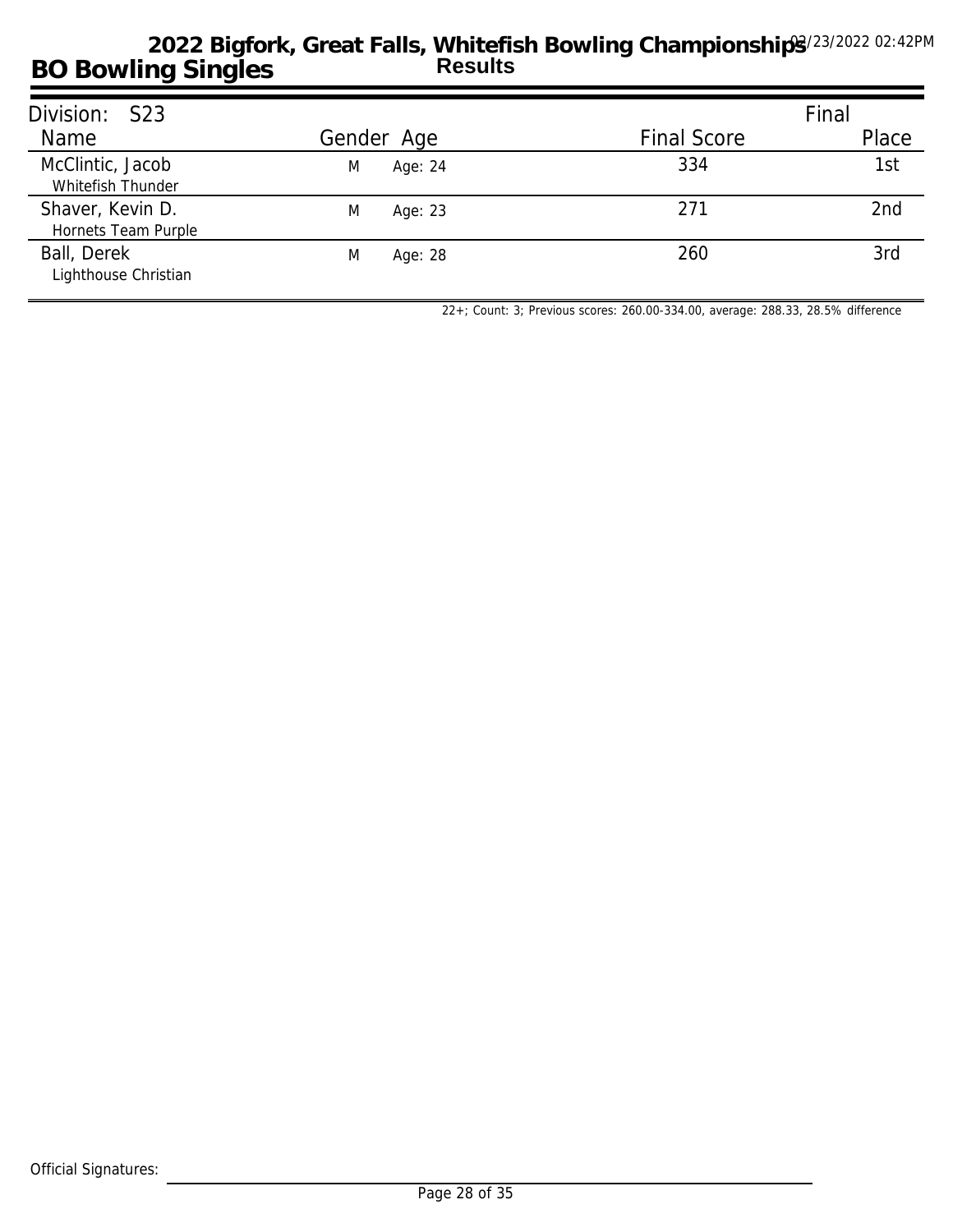| Division: S24                         |              |                    | Final |
|---------------------------------------|--------------|--------------------|-------|
| Name                                  | Gender Age   | <b>Final Score</b> | Place |
| Jackson, Brian<br>Hornets Team Purple | Age: 51<br>M | 373                | 1st   |
| Cole, Brandon<br>Whitefish Thunder    | M<br>Age: 38 | 358                | 2nd   |
| Ren, Andy<br>Lighthouse Christian     | M<br>Age: 39 | 222                | 3rd   |

*22+; Count: 3; Previous scores: 222.00-373.00, average: 317.66, 68% difference*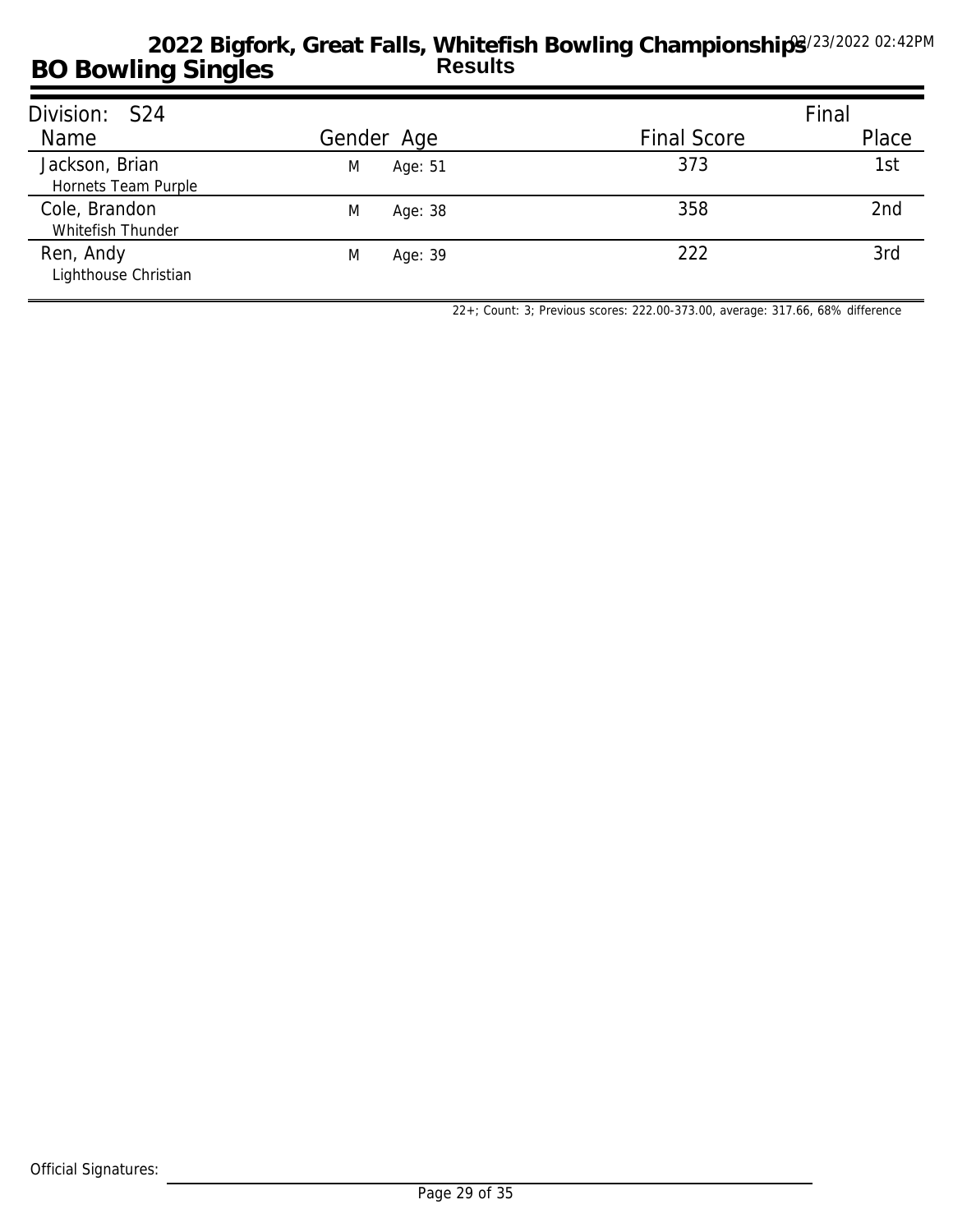| Division: S25                         |              |                    | Final           |
|---------------------------------------|--------------|--------------------|-----------------|
| Name                                  | Gender Age   | <b>Final Score</b> | Place           |
| Petersen, JJ<br>Whitefish Thunder     | Age: 32<br>M | 338                | 1st             |
| Anderson, Josh<br>Hornets Team Purple | M<br>Age: 41 | 228                | 2 <sub>nd</sub> |
| Mayo, Nicholas<br>Hornets Team Purple | M<br>Age: 20 | 193                | 3rd             |

*16-21,22+; Count: 3; Previous scores: 193.00-338.00, average: 253.00, 75.1% difference*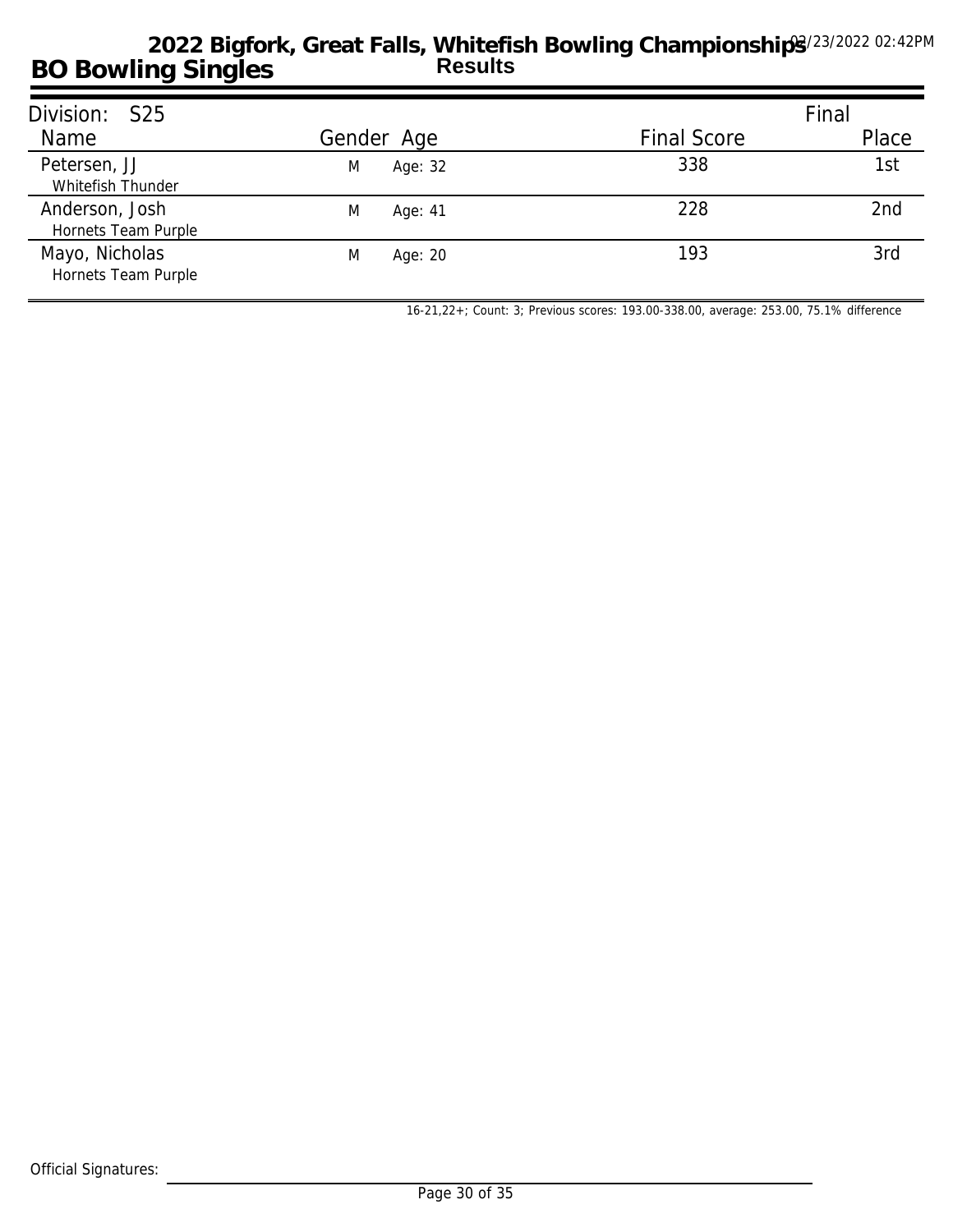| Division: S26                        |              |                    | Final           |
|--------------------------------------|--------------|--------------------|-----------------|
| Name                                 | Gender Age   | <b>Final Score</b> | Place           |
| Trout, Ryan<br>Lighthouse Christian  | M<br>Age: 49 | 374                | 1st             |
| Ahern, Patrick<br>Whitefish Thunder  | M<br>Age: 31 | 323                | 2 <sub>nd</sub> |
| Greyn, Jaydan<br><b>Teton Tigers</b> | M<br>Age: 14 | 281                | 3rd             |

*8-15,22+; Count: 3; Previous scores: 281.00-374.00, average: 326.00, 33.1% difference*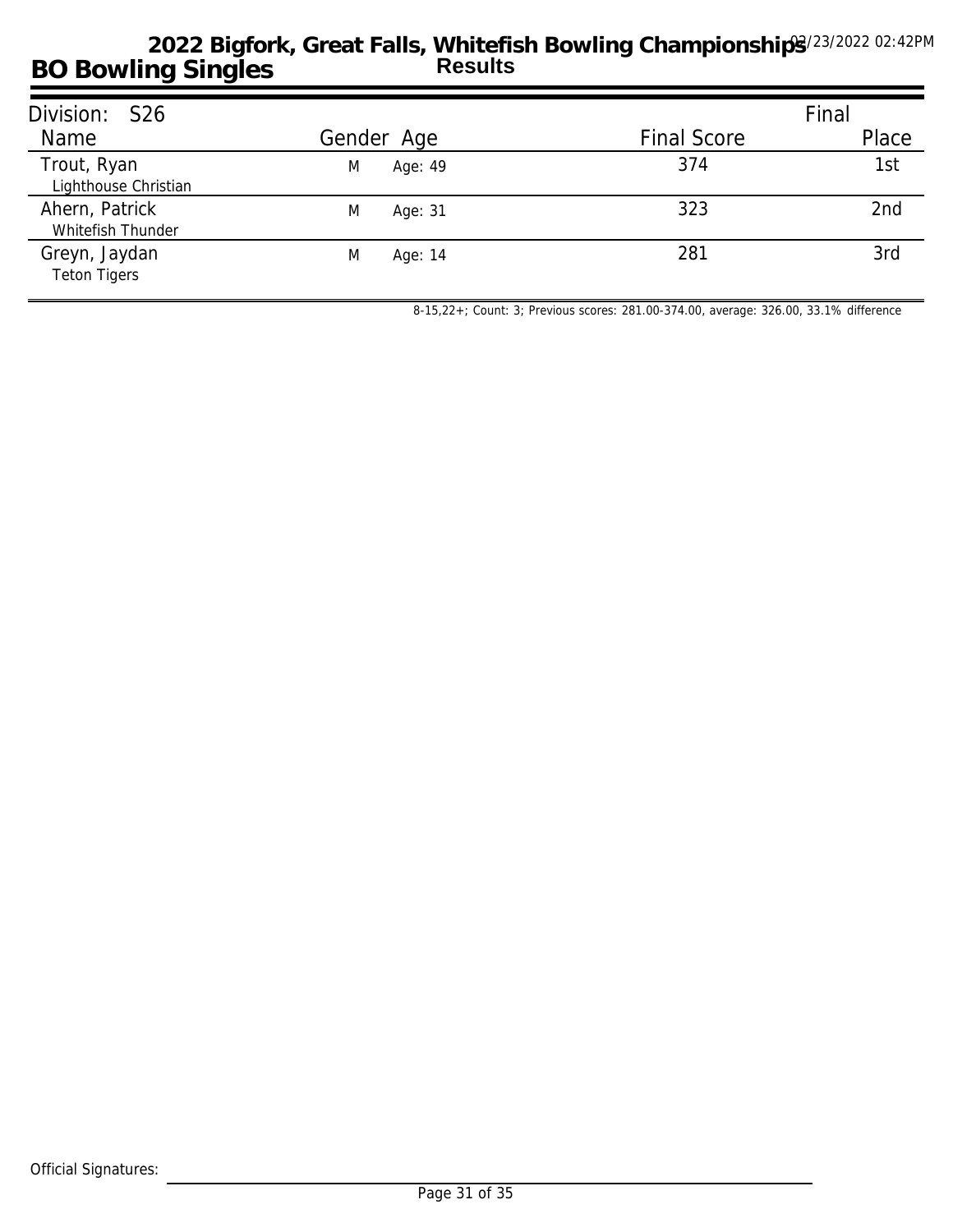| Division: S27                              |            |                    | Final |
|--------------------------------------------|------------|--------------------|-------|
| Name                                       | Gender Age | <b>Final Score</b> | Place |
| Herron, Jamey<br>Lighthouse Christian      | Age: 51    | 315                | 1st   |
| Gilead, Beverly<br>Hornets Team Purple     | Age: 37    | 285                | 2nd   |
| Almanza, Denise<br>Great Falls Independent | Age: 38    | 278                | 3rd   |

*22+; Count: 3; Previous scores: 278.00-315.00, average: 292.66, 13.3% difference*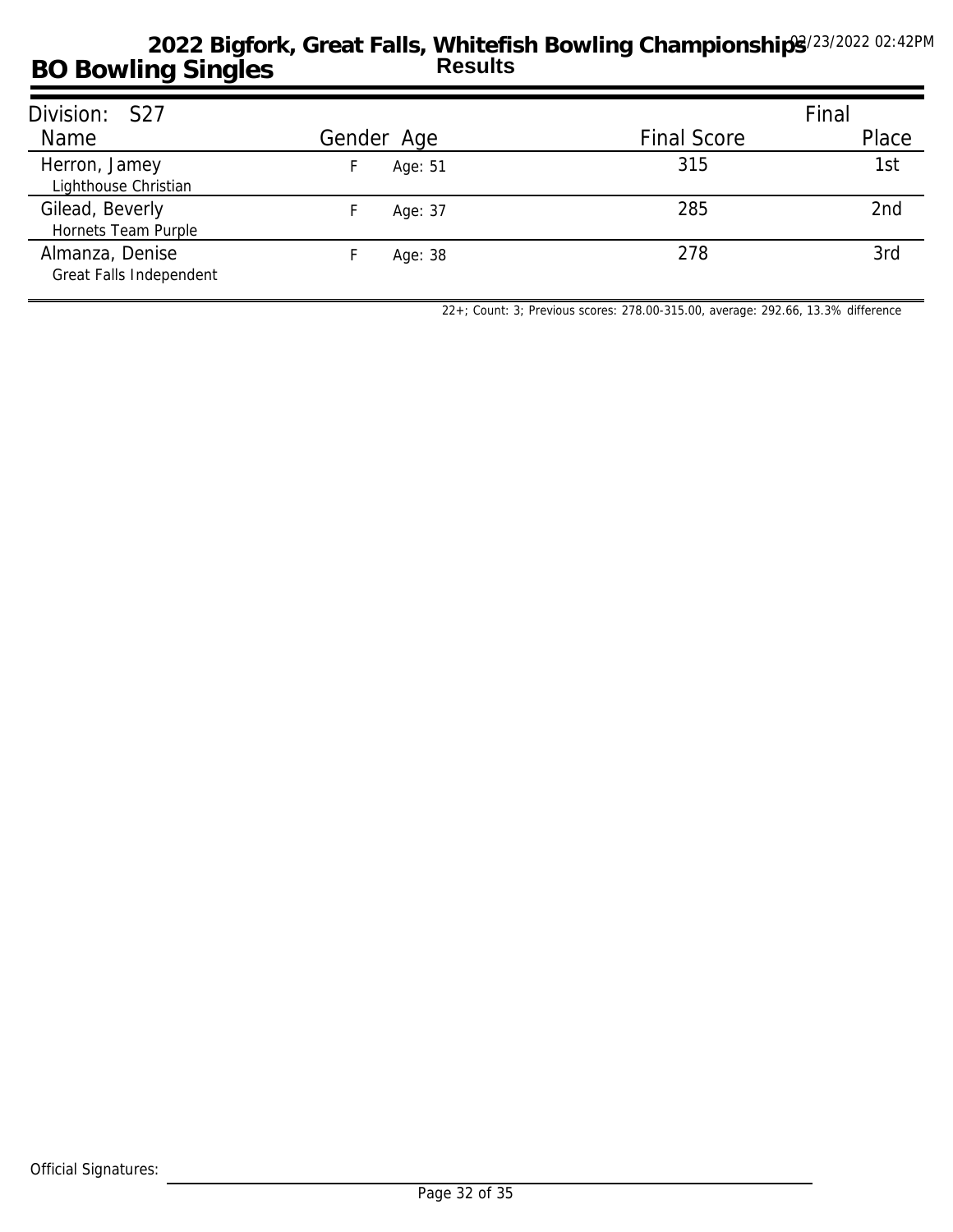| Division: S28                            |            |                    | Final |
|------------------------------------------|------------|--------------------|-------|
| Name                                     | Gender Age | <b>Final Score</b> | Place |
| Palmerton, Autumn<br><b>Teton Tigers</b> | Age: 10    | 157                | 1st⊹  |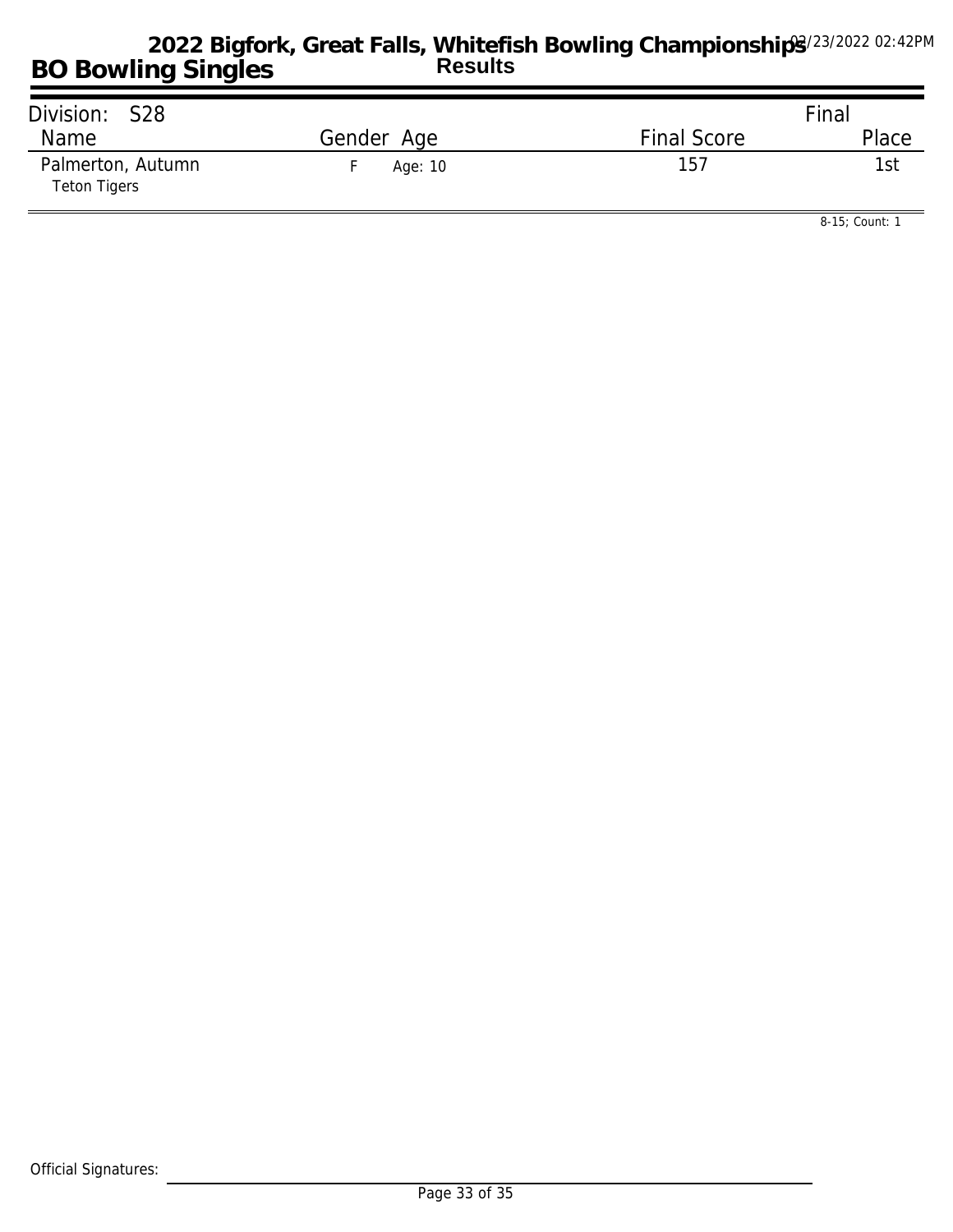| Division: UD1                       |            |                    | Final |
|-------------------------------------|------------|--------------------|-------|
| Name                                | Gender Age | <b>Final Score</b> | Place |
| Biscan, Amelia<br>Bigfork Blaze*    | Age: 12    | 180                | 1st   |
| Pomeroy, Madeline<br>Bigfork Blaze* | Age: 14    | 200                | 1st   |
| Campbell, Kayley<br>Bigfork Blaze*  | Age: 15    | 168                | 2nd   |
| Miller, Grace<br>Bigfork Blaze*     | Age: 13    | 170                | 2nd   |

*8-15; Count: 4; Previous scores: 168.00-200.00, average: 179.50, 19% difference*